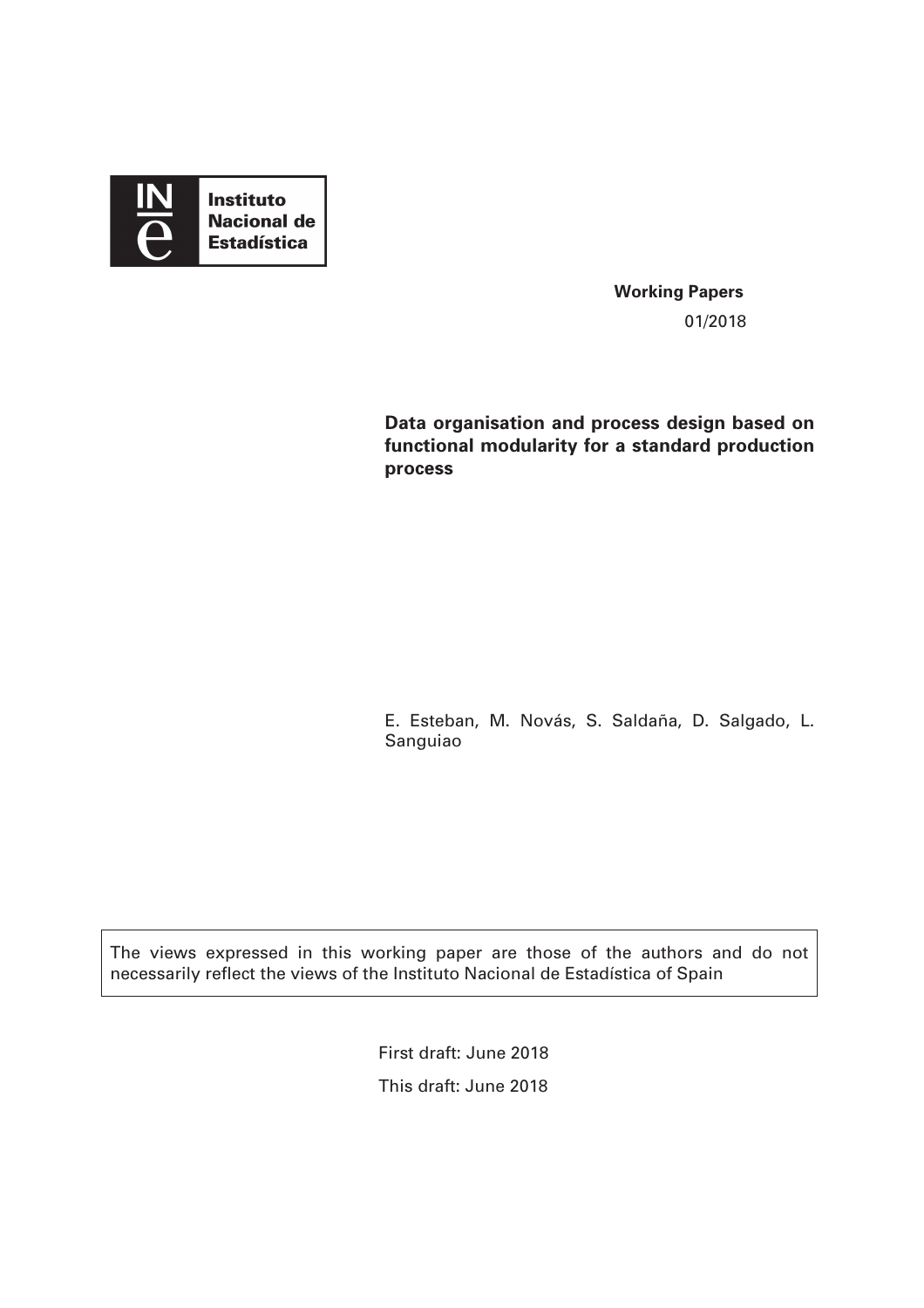# **Data organisation and process design based on functional modularity for a standard production process**

### **Abstract**

We propose to use the principles of functional modularity to cope with the essential complexity of statistical production processes. Moving up in the direction of international statistical production standards (GSBPM and GSIM), data organisation and process design under a combination of object-oriented and functional computing paradigms are proposed. The former comprises a standardised key-value pair abstract data model where keys are constructed by means of the structural statistical metadata of the production system. The latter makes a profuse usage of the principles of functional modularity (modularity, data abstraction, hierarchy, and layering) to design production steps. We provide a proof of concept focusing upon an optimization approach to selective editing applied to real survey data in standard production conditions at Statistics Spain (INE). Several R packages have been prototyped implementing these ideas. We also share diverse aspects raising from the practicalities of the implementation.

### **Keywords**

Production Architecture, Key-value Pair Data Model, Standardisation, Functional Modularity, Process Design

### **Authors and Affiliations**

E. Esteban, M. Novás, S. Saldaña, D. Salgado, L. Sanguiao

Depto. Metodología y Desarrollo de la Producción Estadística

Instituto Nacional de Estadística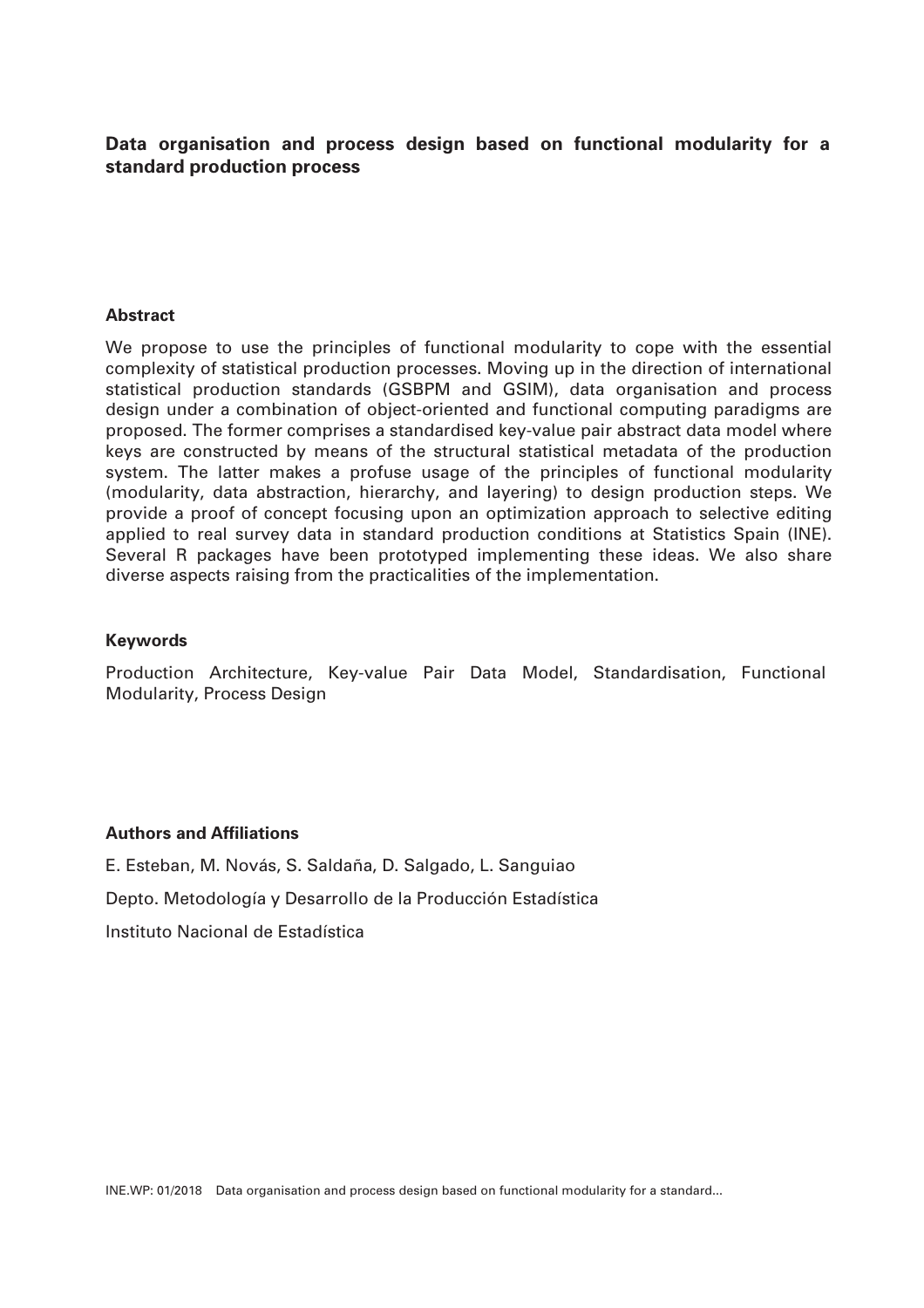# Data organisation and process design based on functional modularity for a standard production process

E. Esteban, M. Novás, S. Saldaña, D. Salgado, L. Sanguiao

June 7, 2018

#### Abstract

We propose to use the principles of functional modularity to cope with the essential complexity of statistical production processes. Moving up in the direction of international statistical production standards (GSBPM and GSIM), data organisation and process design under a combination of object-oriented and functional computing paradigms are proposed. The former comprises a standardised key-value pair abstract data model where keys are constructed by means of the structural statistical metadata of the production system. The latter makes a profuse usage of the principles of functional modularity (modularity, data abstraction, hierarchy, and layering) to design production steps. We provide a proof of concept focusing upon an optimization approach to selective editing applied to real survey data in standard production conditions at Statistics Spain (INE). Several R packages have been prototyped implementing these ideas. We also share diverse aspects raising from the practicalities of the implementation.

Keywords: Production Architecture, Key-value Pair Data Model, Standardisation, Functional Modularity, Process Design

# 1 Introduction

The modernisation and industrialisation of official statistical production has been in the centre of the international and national activity in Official Statistics basically since the turn of the century, with the creation of the High-Level Group for the Modernisation of Official Statistics by the Bureau of the Conference of European Statisticians being a noticeable landmark (HLG-MOS, 2017).

Indeed, this group was born with a clear strategic vision (HLG-MOS, 2011) to streamline the statistical production by means of "different and better processes and methods tuned to delivering our products at minimal cost with greater flexibility and in cooperation between institutions" so that these "new and better products and services [are produced] more tuned to the way the world is operating today". Many outputs have been produced by the different groups operating under the umbrella of the HLG-MOS ranging from the establishment of diverse production standards (like the Generic Statistical Business Process Model –GSBPM, the Generic Statistical Information Model –GSIM, the Common Statistical Production Architecture –CSPA, or the Generic Activity Model for Statistical Organizations– GAMSO) over the promotion and development of streamlined statistical methods (e.g. UNECE (2017a)) to capabilities and communication aspects (UNECE, 2017b).

More recently, within the realm of the European Statistical System (ESS hereafter), the future of European Official Statistics is strategically envisaged by the so-called ESS Vision 2020 (Eurostat, 2014a) and its implementation portfolio in key projects such as those focused upon the European System of Business Registers –ESBRs, the Common EU Data Validation Policy –VALIDATION, the Shared Services for European Statistics –SERV, and the Digital Dissemination and Communication –DIGICOM, to name a few (Eurostat, 2014b).

All these initiatives pose a challenge for statistical offices in their attempt to modernise their production, especially regarding the adoption of these new standards and practices: this is to be accomplished under the high pressure of product release calendars within the traditional stove-pipe production model and a decreasing amount of budgeted resources.

In this work we want to present the ongoing efforts at Statistics Spain (INE) to bring a concrete plan for the modernisation of (a part of) the statistical production process into reality. Our rationale is that an official statistical production system constitutes a clear example of a human-generated complex system. We claim that to cope with this complexity, like with the design of computer systems, the principles of functional modularity are also of great value. These principles must fully integrate statistical production metadata, statistical methodology, and computer software design. It is common practice to see the application of these principles in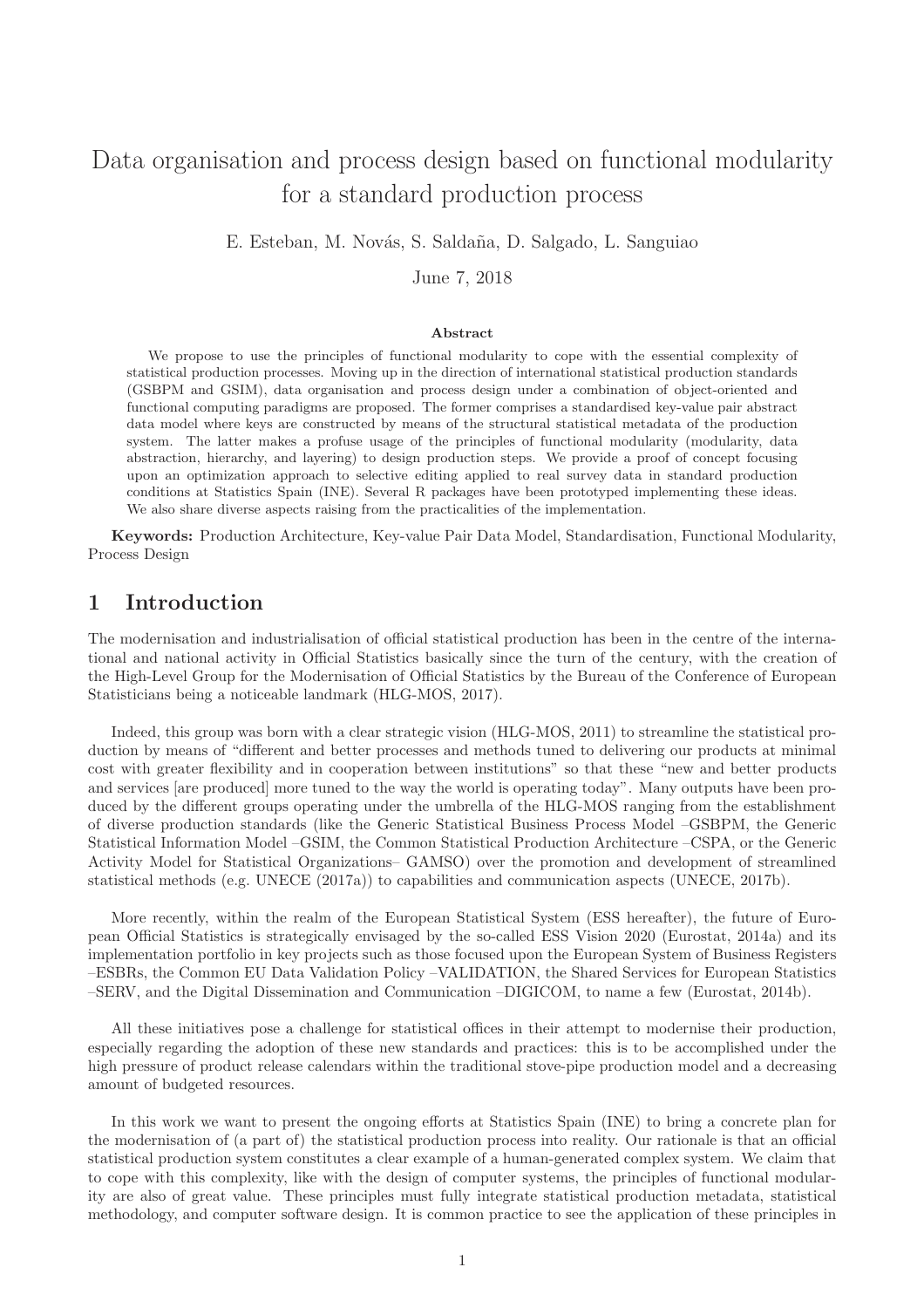the construction of software for the production of official statistics, but this is not enough. We claim that these principles must be applied to integrate fully together these three aspects of statistical production, otherwise we would be failing at coping with the complexity of the process. To illustrate our proposal we show how we have developed a set of R packages to make a proof of concept already applied in normal production conditions of several Short-Term Business Statistics (STS) at Statistics Spain (INE).

Our proposal is based upon two complementary elements. Firstly, for our data architecture we make use of a key-value pair structure in which keys are composed making a profuse usage of the system of structural metadata. Secondly, closely following GSBPM's and GSIM's principles, for our statistical process architecture we make use of the functional and object-oriented paradigms to incorporate modularity into the statistical methods. As we shall illustrate with the R packages, this paves the way for a natural posterior implementation in software tools. Our central message is thus to bring modularity by design into the statistical process and the mathematical methodology itself and not just into the construction of computer tools.

The paper is organised as follows. In section 2 we set up the generic approach taking us from complexity as an essential trait of statistical production systems to the principles of functional modularity to cope with it. In section 3 we argue that the international statistical production standards themselves implicitly suggest the use of a combination of the object-oriented and functional paradigms as the basis to build an information architecture. In section 4 we detail the abstract data model which we propose to use as the central element of our proposed data organisation. Complementarily, in section 5 we explain our proposed process design illustrating with an example in statistical data editing the application of modularity principles upon a very concrete statistical methodological approach to selective editing. In section 6 we share diverse aspects regarding the implementation of this proposal, including the software tools development. We close with conclusions and future prospects in section 7.

### 2 Generic approach: from complexity to functional modularity

The need for modernisation and industrialisation of official statistical production can be immediately argued from the very concept of complex system. The key features of a complex system are (Saltzer and Kaashoek, 2009) (i) a large number of components, (ii) a large number of interconnections between these components, (iii) many irregularities in these interconnections since the lack of regularity is indeed the rule rather than the exception, (iv) a long description of the system and its related management (so-called Kolmogorov complexity), and (v) a team of designers, implementers, and/or maintainers to handle the system. It is evident that an official statistical production system is indeed a clear example of a human-generated complex system.

This conclusion can be illustrated and motivated with a simple superficial description of the production of diverse statistical operations at a statistical office. Let us just consider the execution phases of the process. Data collection needs to be carried out in different data collection modes (CAPI, CATI, CAWI, EDI. . . ) upon a number of statistical units, either business units or households or people, usually in the range of tens of thousands for each survey in a mid-sized country like Spain. This is to be multiplied by the number of variables (either data and metadata) associated to each unit. These data must be duly entered into the system, edited, treated, validated, and curated to produce the corresponding microdata sets. They are further processed to produce the aggregated outputs with the appropriate statistical methods and finally treated for disclosure control and also, if necessary, for seasonality and calendar effects adjustment before the due dissemination. Each production step and data and metadata element in the process is interconnected to some other element. For example, a change of a parameter in a validation rule during collection will need to be followed by a post-capture data editing revision and adjusted aggregation procedure (e.g. in variance estimation). Indeed, the interconnections between all elements cannot be described according to a given regularity thus making explicit the so-called water-bed effect: a slight modification of a process step may bring strong consequences in another process step. In the current setting of the statistical process at production offices, the description of how to produce the statistics for a given survey is not only necessarily long showing the imbricate set of process steps but also hardly standardised: two members of the production staff of two different surveys can rarely be interchanged to carry out even the same tasks in the process despite the common standard mathematical procedures underlying the whole estimation. Moreover, the number of actors in the process to be coordinated not only for a given statistical operation but especially for the set of surveys conducted at an office (not to mention a whole national or European statistical system) is very high, introducing evident management challenges.

In our view, the conception of official statistical production as the combination of statistics and complexity lies at the core of the need for the industrialisation of the statistical production process: not only do you need to use sound statistical methodology but you are also required to cope with this complexity in order to have an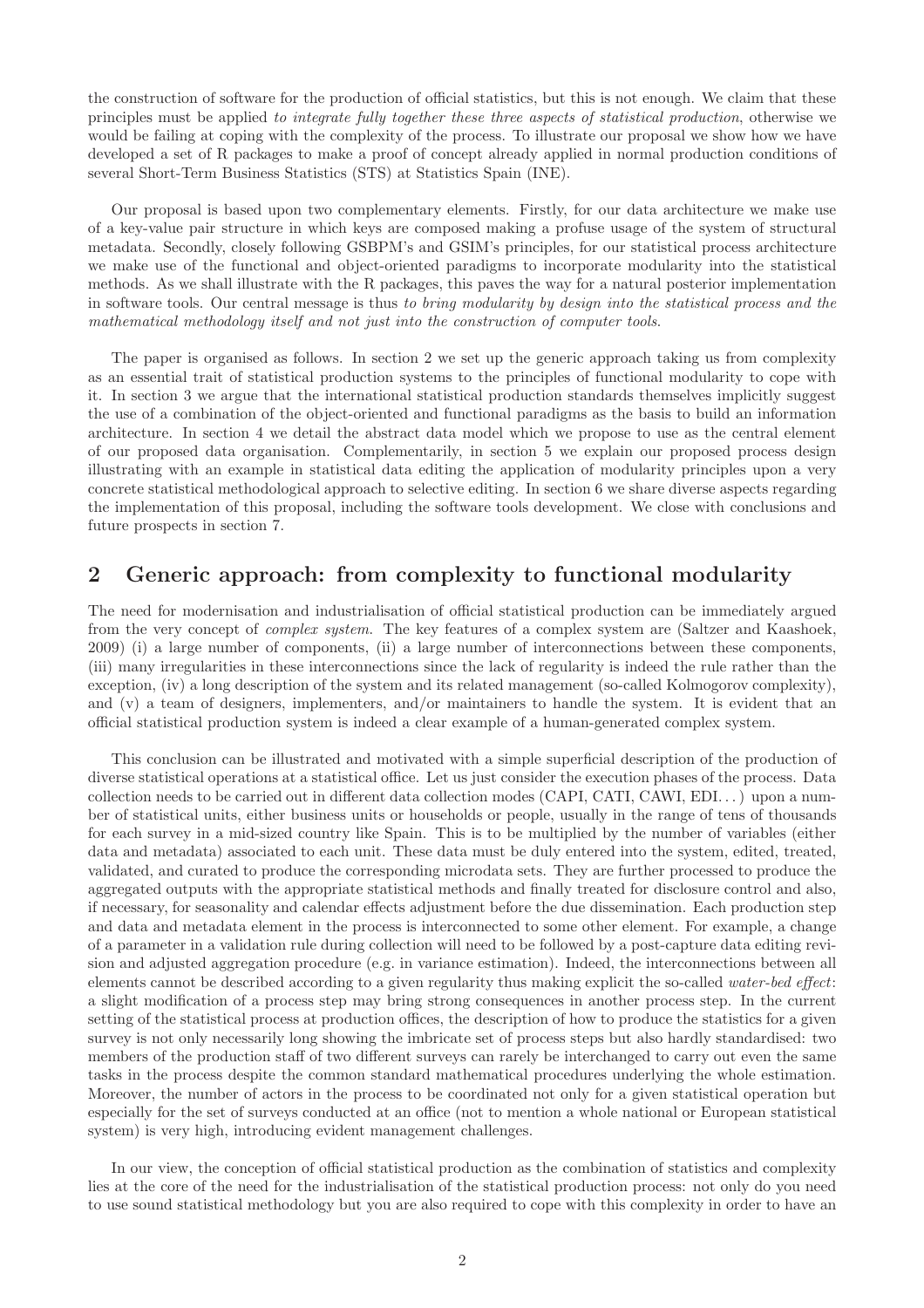efficient production process. Traditionally, in our view, official statistics have been produced in an artisan way in which each survey was independently designed and executed. Moreover, in extreme cases not only have been data and process architectures in different surveys in the same office diverse (occasionally even incompatible) but also within the same survey different agents have made use of unconnected architectures rendering the management of the whole process virtually impossible. Up to present times this so-called stove-pipe production model has been extensively followed.

On a more quantitative footing, the inefficiency of this stove-pipe approach can be also justified by the complex nature of the production system itself. As a complex system, it is subjected to the so-called square law of computation (Weinberg, 2011) (see also Saltzer and Kaashoek (2009)), which in our case can be expressed in terms of resources vs. number of requirements upon the system.

A simplified description of how to detect and correct errors in a process step can illustrate and motivate this law. A process step is basically a collection of both sequential and concurrent production tasks to accomplish a given objective within the process. We can easily assume that the potential number of errors is proportional to the size of the production step (i.e. to the number of tasks) and that they can occur randomly throughout the step. In principle, in a non-modular approach an error is detected after executing the process step, which is then fixed. The process step is then executed again to detect new errors. If the time to find an error is assumed proportional to the execution time, the total amount of time to clean the process step will be proportional to the number of errors times the necessary cleaning time per error, but the latter is proportional to the number of errors itself. Thus, the total amount of time will be quadratic in the number of errors. This argument shows how a naive sequential approach to production becomes unmanageable due to the complexity of the system.

Under this square law, it is clear that an increase in the number of requirements upon the system (because of the non-stopping demand on Official Statistics, e.g. new legal regulations, more disaggregated information. . . ) will produce a quadratic increase in the demand of resources, which is unattainable. Complexity must be coped with to face these challenges. The need for modernisation derives from the complexity of the global statistical production process.

Now, the bottom line of our proposal: we believe that the common principles of computer system design jointly known as functional modularity (Saltzer and Kaashoek, 2009) are of great utility in designing and implementing an efficient official statistical production process. Let us remind that functional modularity comprises four elements, namely modularity, data abstraction, hierarchy, and layering. These principles should not only be applied to the development of computer tools: it is the process itself which must be designed in these lines by conjugating statistical metadata, statistical methodology, and software design.

Modularity is already at the very heart of production standards (such as the GSBPM – see next section) where the production chain is broken down into different subprocesses. However, modularity per se does not help us cope with complexity, we need data abstraction by which modules are designed and implemented independently of each other except for their interconnecting interface. Statistical processes must be designed independently of each other so that only initial inputs and final outputs do uniquely enter into play in the chained execution of a given set of processes. The details about the execution of each subprocess must be transparent in the whole process.

Layering and hierarchy are principles by which modules are designed and implemented to minimize the number of interconnections among their components seeking optimal efficiency. In our proposal these principles will be translated into organizing both data and process architectures into four layers. A bottom layer for the statistical methodology (purely mathematical in many but not all cases); a second layer for the finest-grained production tasks upon which more complex activities can be composed (third layer). Finally, a top layer to orchestrate the whole process with these elements will complete the process design. We insist on the idea that this structure must be applied to the statistical processes themselves conjugating metadata, mathematics and software design, not just to the construction of computer tools.

### 3 From metadata to architecture

The starting point to concretise our proposal into data organisation and process design is the interrelationship between the GSBPM and GSIM standards. The GSBPM is an international production standard modelling the statistical production chain in 8 phases, each one divided in different production subprocesses. This standard focuses upon production activities. Complementarily, the GSIM is another international production standard providing a model for the information objects in the production process. The inspiring interrelationship between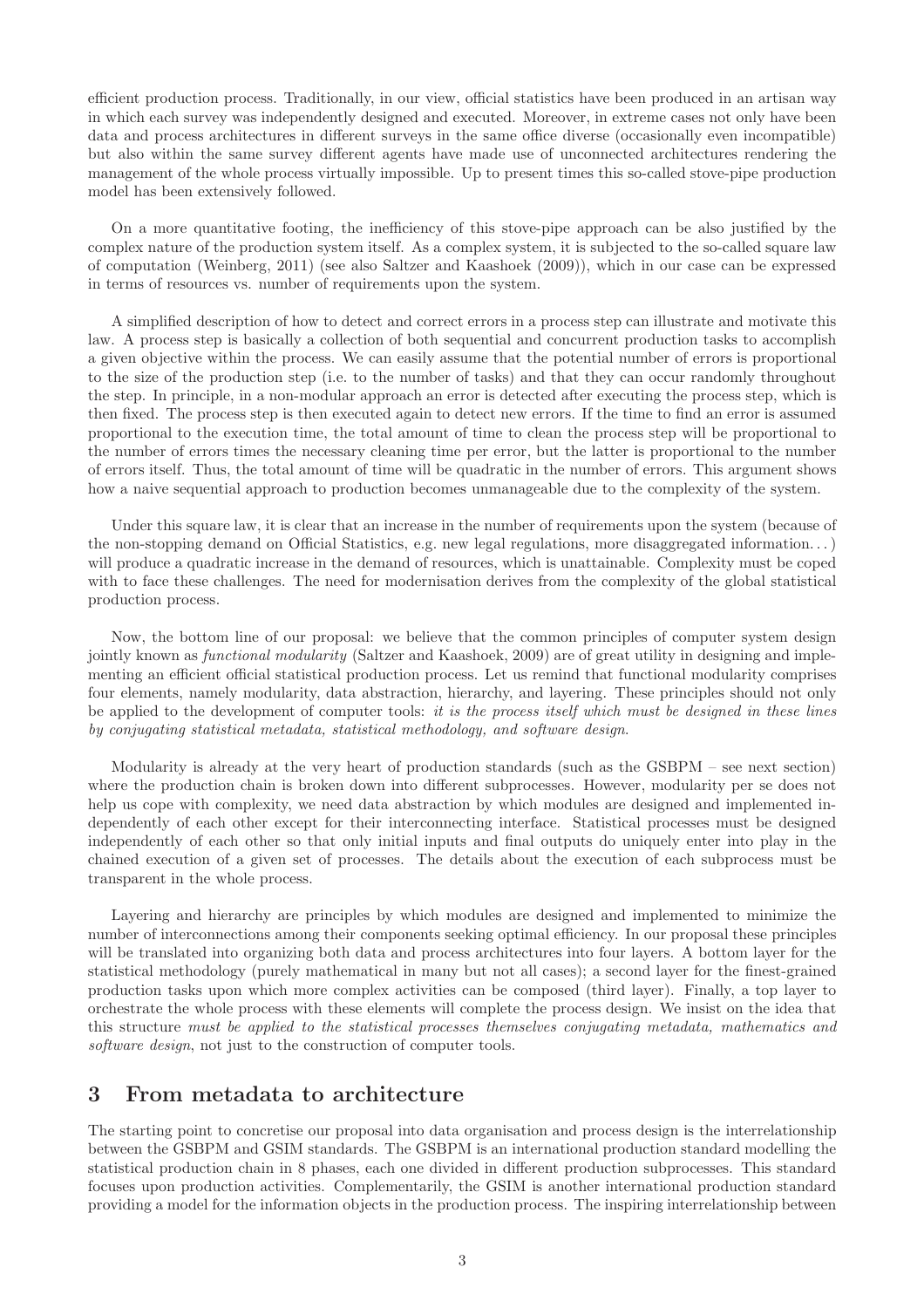both standards is represented in figure 1 already originally appearing both in the GSBPM (UNECE, 2013a) and in the GSIM (UNECE, 2013b).



Figure 1: Interrelationship between GSBPM and GSIM standards (taken from UNECE (2013a)).

There is also an implicit reference to this interrelationship appearing in the name of the GSBPM level-2 subprocesses (Design collection, Test production system, Calculate aggregates...) with the clear structure ac $tion + information object.$  If several transformations matching figure 1 are concatenated, where the output of a step is the input of the next one, and if each transformation is associated to each input object, we indeed have the conception of a statistical production process as a sequence of objects defined through their attributes (GSIM-like information objects) and transformed according to their methods (GSBPM-like production tasks).

Our proposal suggests a step forward in this direction by profusely using the principles of functional modularity to substantiate this general view of the combination of both GSBPM and GSIM. Notice that these standards do not make any explicit mention to these principles, however their spirit is there. Similarly, in the international DDI standard (DDI, 2018) a modular scheme for the successive transformations upon both data and metadata sets is provided. Here, we also include under the same modular view these data and metadata.

To implement this dual data-process view under the principles of functional modularity we firstly need to provide a data organisation scheme to deal with information objects in a standard way. Indeed, the proposed scheme must be valid for all kinds of statistics (social surveys, business statistics, statistics based on administrative registers, etc.). In the next section we present an abstract data model based on key-value pairs in this sense. Indeed, we will define an object class for representing data in any kind of statistical data processing subprocess.

Complementarily, a process design scheme needs also to be provided. We understand that every "unit of statistical production information" is defined through a set of attributes (GSIM-like part) and a collection of statistical transformations (GSBPM-like part). In other words, they are objects (Booch et al., 2007). Furthermore, these objects can be thought of as constituting a sequence of transient transformations also combining data and metadata. This enables traceability and auditability of the whole process.

Indeed, this is extremely evocative of well-known computing models (van Roy and Haridi, 2004): the objectoriented and functional paradigms. Indeed, by making each transformation depend only on its object input they will become stateless, i.e. depending on no previous production step (state, in rigour<sup>1</sup>). This is a natural way of implementing referential transparency, i.e. a property by which the procedure can be replaced with its corresponding value without changing the behaviour and the result of the whole process. As a consequence, executing a referentially transparent subprocess will always provide the same value for the same input arguments irrespective of the rest of the process. This is the functional paradigm. As for the object-oriented paradigm, we concentrate on its advantages to model complex objects and on its characteristics regarding transformations. Thus, transformations are conceived under the functional paradigm and objects are understood and modelled following the object-oriented paradigm.

However, we need to be more concrete about how to combine these paradigms in statistical processes. Let us focus on the recommendations of the METIS group through their informal task force on metadata flows (ITFMF, 2013), in particular, to document each production task by different elements, namely (i) input data, (ii) input parameter, (iii) throughput, (iv) output, and (v) process metric. Indeed, these recommendations are closely followed in the Generic Statistical Data Editing Models (UNECE, 2015). In the present work we will leave out the fifth element about the metric. We propose the following structure for every data processing production task. We conceive every data processing production task as a transforming action upon a data set

 ${}^{1}$ A cautious reader may immediately argue whether those steps involving (pseudo)random number generation arise as an exception to this stateless sequence of transient transformations. In full rigour, one can consider the random number generation seed as an internal state of the transformation. However, in the spirit of those statistical methods involving random simulation, we can accept that two processes providing statistically similar results can be considered identical under the data organisation and process design we defend here even despite numerical dissimilarities.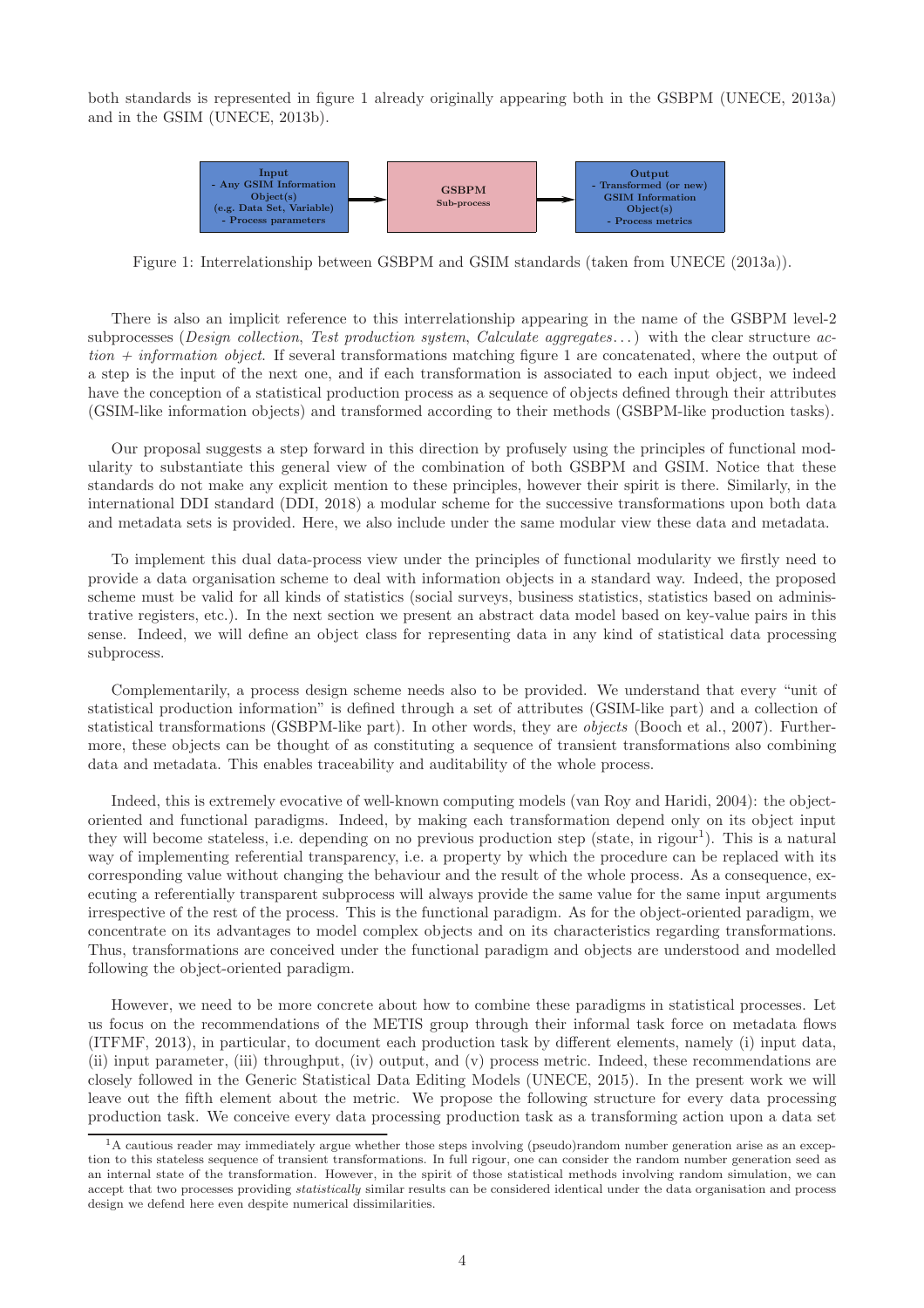under a set of parameters producing a new data set or a new parameter set. We represent this as

#### OutputData, OutputParameters := Action(InputData, InputParameters)

It must be remarked that the distinction between data and parameter is somewhat arbitrary since it depends on the semantic context of the concrete computation. For example, in Predict(InputData, PredictParameters) we are computing predicted values for those data in the object InputData according to those parameters specified in the object PredictParameters, e.g. an ARIMA time series model ARIMA(p, d, q). Previously, we would need to compute the degrees p, d, and q. These can be computed similarly by PredictParameters := ComputeDegrees(PredictParameters, DegreeParameters), where an initialized parameter object PredictParameters is updated with the computed degrees and where DegreeParameters specifies the parameters needed to compute p, d, and q. Notice how in this second computation PredictParameters acts as an input data object.

This distinction about data and parameters can be also discussed in other common settings in standard production conditions. For instance, when joining two data sets we can consider both data sets as elements of a more complex InputData object and the join resulting from the parameters specified in the corresponding InputParameters object (inner, outer. . . ). In the same vein, adding new records to an existing data set can be also modelled through a complex InputData object with an appropriate InputParameters object. Depending on the traceability and auditability provided to the whole system, the transient transformations can be further conveniently stored specifying timestamps, usernames. . .

All in all, functional modularity principles can be used to implement this combination of paradigms by setting up a hierarchy of layers going up from (i) the statistical methodology, over its implementation in (ii) low-level procedures (possibly assembled in libraries) and (iii) high-level procedures thereof, to (iv) a processorchestrating layer working as a user interface.

Notice how this organisation in layers meets also different traditional profiles within statistical offices. The statistical methodology is under mathematicians' and methodologists' responsibility, possibly also with the collaboration of domain experts. This layer focuses on the more abstract and mathematical part of the production system. The second layer implements the methodology as low-level software procedures. It falls under developers' and programmers' responsibility, possibly with the collaboration of programming-skilled methodologists. This layer still keeps a certain degree of abstraction. It is in the third layer where concrete applications and production activities take form by means of statisticians' and survey managers' responsibility, possibly with the aid of developers. In this layer, the collection of standard low-level procedures adapts to the concrete needs of each statistical program. Finally, a process orchestrator working as user interface for ease of the humancomputer interaction can be additionally put into place. This ease of use allows the management to optimize the production resources by potentially assigning tasks to non-specialists following previously specified protocols.

In the next sections we shall illustrate with concrete surveys conducted at Statistics Spain how this information architecture has been partially deployed for the statistical data editing phase. Our first step has been to propose a common data structure for all survey and administrative data sets (thus either InputData or OutputData) based upon a standardised abstract data model for any kind of statistics. This is detailed in section 4.

Next, we have implemented the optimization-based selective editing techniques formerly developed at Statistics Spain (Arbués et al., 2013) following these principles. This boils down to designing and programming Actions together with different sets of InputParameters (also OutputParameters). We undertake this in section 5.

### 4 Data organisation

We will use the Spanish Retail Trade Survey and Service Sector Indicators Survey monthly conducted at Statistics Spain to illustrate the application of this approach. These are short-term business statistics. Data are collected through paper questionnaires, telephone, fax, email, and CAWI modes. Statistical units are selected according to a stratified simple random sampling design. Target aggregates are mainly Laspeyres indices of both turnover and number of employees, possibly broken down into economic sector code and type of employment contracts, respectively.

In the preceding framework, our first task is to define an abstract data model for all statistical operations. The immediate goals of this model have been the versatility among all kinds of survey or administrative data and a fast and easy deployment in the implementation.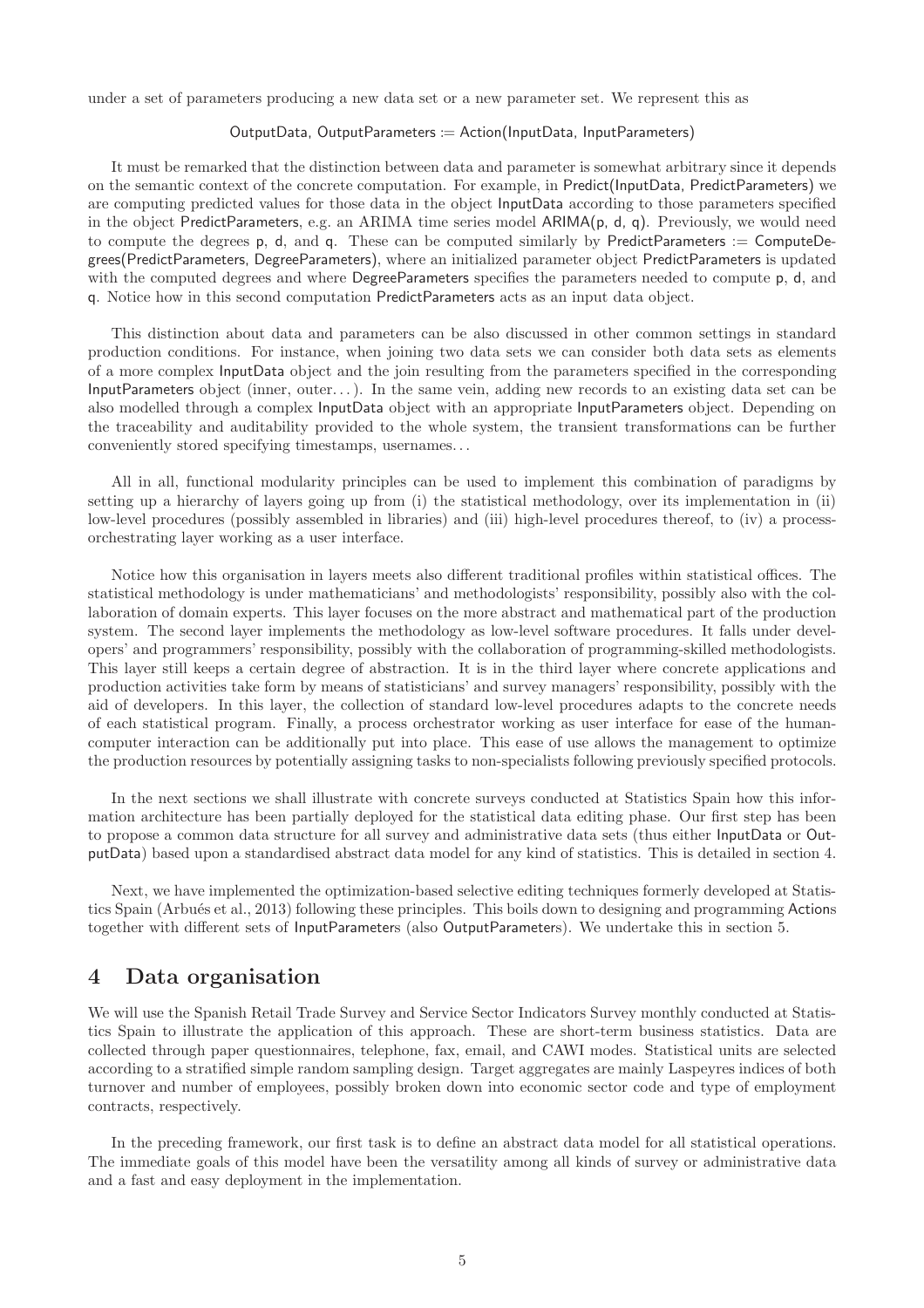The model essentially consists of a key-value pair data model in which the key is composed by making use of the structural statistical metadata of the production system. We must distinguish between the data model for storing data in a corporative internal repository (the key is not parsed) and the data model for processing (the key is parsed). For manageability and rapid deployment reasons, in the current implementation the information is stored in plain text files, as explained below. These files are not modified once written. Updated information, if any, is included as a new file (with updated key in the name of the new file; see below). Concurrency issues and many other data architecture details are not considered relevant at this point.

The central element in the data model is the composition of the key for each single datum in the global production system at the office scale (or the whole statistical system scale). The key is composed of the following components:

(i) An alphanumerical code to identify the survey/statistical program.

This alphanumerical code is taken directly from the Spanish National Statistical Plan where each survey/statistical program is univocally identified. This code makes reference to the concrete statistics where this value is generated, processed, and used.

(ii) An alphanumerical code to identify the time period of reference (coincident with the time period of the corresponding statistics).

An ad-hoc simplified syntax has been put into place to denote the different reference time periods for all statistical operations according to the following table:

| Time Period | Code   |
|-------------|--------|
| Month       | MM, MR |
| Trimester   | TT. TR |
| Semester    | SS, SR |
| Year        | AA, AR |

The second character denotes whether it is an ordinary data set or a duplicated data set containing statistical units from the rotated sample. This is especially used in short-term business statistics making use of chain-linked Laspeyres indices with rotating panels.

(iii) An identifier to indicate whether they are raw or (partially) edited microdata, paradata, identification data...

The different codes are:

| Data File Type                     | Code |
|------------------------------------|------|
| Finally Validated Values           | FF   |
| Partially Edited Values            | FD   |
| Raw Values                         | FG   |
| ParaData                           | FP   |
| Identification Variable Values     | FI   |
| Edit Rules (Longitudinal phase)    | FL   |
| Edit Rules (Cross-sectional phase) | FТ   |

- (iv) A version number either with the prefix  $P$  for provisional or  $D$  for definitive values.
- (v) An identifier for the statistical variable. This identifier is taken from the system of structural metadata so that each concept measured with a statistical operation in the whole statistical production system is identified with a standard name. For example, the concept of "turnover" is measured in different surveys (industry, retail trade, service sector...) and the same identifier  $Turnover$  is used in every survey. Subtleties in this statistical variable arising from its concrete usage in a survey is further specified using qualifiers (see immediately below).
- (vi) A set of qualifiers specifying different attributes (statistical unit ID, geographical code, economic activity code. . . ).

Qualifiers are variables further specifying the semantic content of each value. Although from the strictly computer point of view all qualifiers play the same role, this is not the case from the statistical standpoint. There exist basically two types of qualifiers, namely, those allowing us to identify the statistical units and the rest of them. The latter can be further divided into two categories. Firstly, as in the example below, there exist qualifiers amounting to codes of standard classifications such as the NACE, PRODCOM,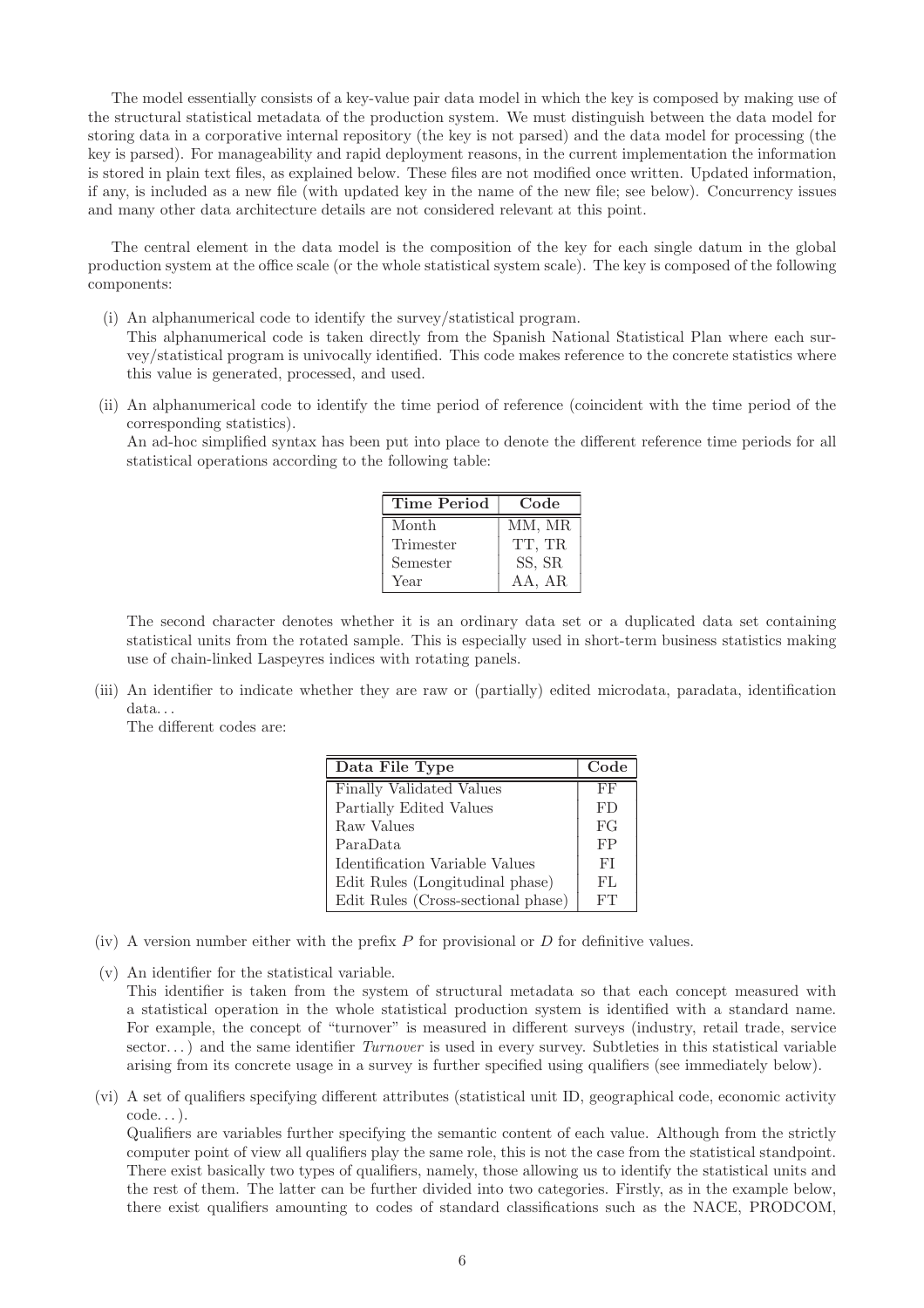COICOP. . . . To the extent feasible, at Statistics Spain (INE) international standard classifications are in use in agreement with the ESS. In parallel, not all qualifiers of this type can be found in standard classifications. In these cases, the metadata unit, in agreement with domain experts, is putting into place a collection of internal standard classifications for these qualifiers. For example, the number of employees in a business unit is an extensively requested variable usually broken down according to diverse criteria: by type of contract, by professional situation, by type of remuneration. These have given rise to respective classifications with their own codes, which are used as qualifiers in the corresponding key. Secondly, there exist qualifiers not possibly being understood as part of a classification. For example, the economic activity code of a business unit can possibly change because of a change in its business activity, so that this variable in the population frame should be modified after receiving the updated information during the field work. A qualifier (say, IsMod) denoting whether we are referring to the former value (IsMod=0) or the modified value (IsMod=1) must be introduced. This self-evident qualifier value is not part of a classification. More specific qualifiers can always be used according to the specific process under execution. For example, in statistical data editing qualifiers in terms of population, measurement time, measured unit, and measured element can be properly defined, coded, and used as qualifiers (van der Loo, 2015).

The following simplified example clarifies the meaning of these components. Let us consider the validated value of the turnover for a business unit (statistical unit ID 289409300MM) in the Retail Trade Survey (code E30103) in the reference time period of January 2016 in the region of Castilla-La Mancha (geographical code 08) in the economic sector of trade of food and beverages (NACE Rev.2 code 47.11). This value pertains to the first definitive data set for this time period. This is visually depicted in figure 2. Notice that some qualifiers are missing in this simplified example as structural metadata defining the variable type (integer value expressed in euros).

Identifier: name of the statistical variable

#### Qualifiers:

| Complete Key                                                   | $(StatSpan internal)$ code of the statistical operation – $E30103$<br>name<br>: Validated value in $F{\rm in}$ all $F{\rm i}$ in data dictionary $V{\rm ersion}$ $1$ – ${\rm FF\_V1}$<br>Э<br>: Monthly time period $(Jan 2016)$ – MM012016<br>$\Xi$ : Definitive (complete) set of values Version 1 of the file/value – D <sub>-1</sub> |  |  |  |  |
|----------------------------------------------------------------|------------------------------------------------------------------------------------------------------------------------------------------------------------------------------------------------------------------------------------------------------------------------------------------------------------------------------------------|--|--|--|--|
|                                                                | $(1)$ : ID value of statistical unit $-289409300$ MM                                                                                                                                                                                                                                                                                     |  |  |  |  |
|                                                                | $(2)$ : NACE v2 code – 47.11                                                                                                                                                                                                                                                                                                             |  |  |  |  |
| $(3)$ : (StatSpain internal) standardised NUTS2 code – 08      |                                                                                                                                                                                                                                                                                                                                          |  |  |  |  |
| Value: value of the statistical variable $-9732$<br>File name: |                                                                                                                                                                                                                                                                                                                                          |  |  |  |  |
| E30103.FF_V1.MM012016.D_1                                      |                                                                                                                                                                                                                                                                                                                                          |  |  |  |  |
| Key-value pair:                                                |                                                                                                                                                                                                                                                                                                                                          |  |  |  |  |
|                                                                | (1)<br>$\left( 2\right)$<br>$\left(3\right)$                                                                                                                                                                                                                                                                                             |  |  |  |  |
| Turnover + $289409300$ MM47.1108 + 9732                        |                                                                                                                                                                                                                                                                                                                                          |  |  |  |  |
|                                                                | Qualifiers<br>Identifier<br>Value                                                                                                                                                                                                                                                                                                        |  |  |  |  |
| File-Internal Key                                              |                                                                                                                                                                                                                                                                                                                                          |  |  |  |  |

Figure 2: Example of a key-value pair with a key composed of structural statistical metadata.

As stated above, in the current implementation data are stored in files, each one identified by the statistical operation code, the type of data (finally validated data, raw data, paradata. . . ), the reference time period, and the definitive or provisional character of the data within the production process. In other words, the common part of the key for a data set is encoded in the name of the corresponding file where the rest of the key and the values are stored. In each file each line will keep the standardised identifier and the rest of qualifiers together for each value (e.g. Turnover@@289409300MM47.1108@@9732 in our example). Other implementations are also possible.

A data dictionary is also configured and stored containing the specifications of each statistical variable: name, description, data type –numeric or alphanumeric–, maximal length –in terms of number of characters–, qualifiers, corresponding domain-used variable names, range of values and some other technical information for data collection applications. This dictionary allows the user to parse the key to instantiate objects according to a business logic class for all data processing tasks, which is indeed a data frame where the parsed key components are assigned in respective columns together with the corresponding value column. In this way data are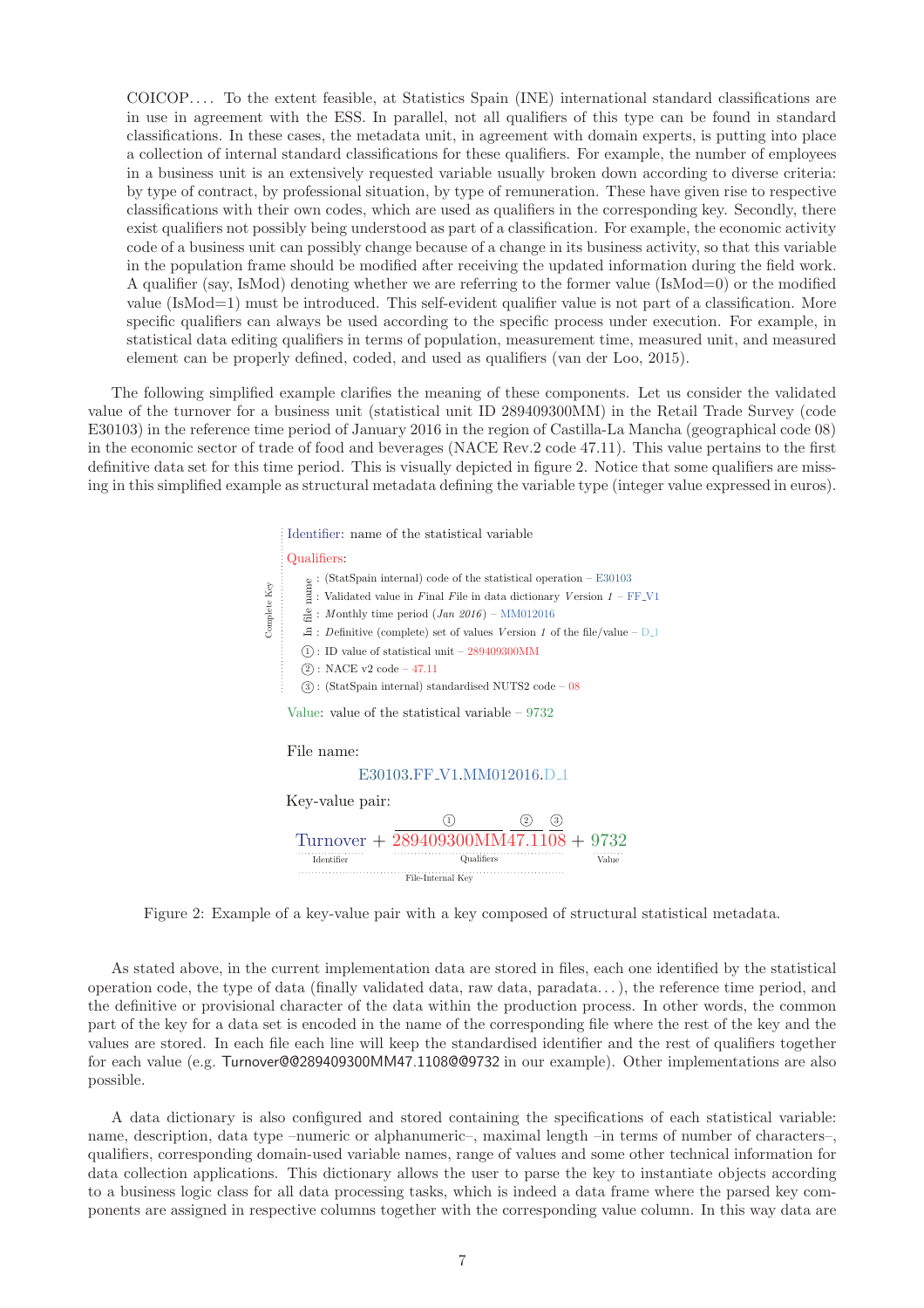tidy in the sense of Wickham (2014) for further processing with standardised transformations<sup>2</sup>. This business logic class consists essentially of the data frame and the data dictionary. Data transformations are applied upon this class of objects returning updated objects of the same class.

Immediate benefits are obtained after adopting such a data organisation. Firstly, since every data of every survey/statistical program can be managed in this way, a unique data architecture can be adopted for the whole production system in the office. This is a first crucial step towards the suppression of the stove-pipe production model, paving the way for a more efficient architecture. Having a common data architecture allows us to build standardised applications valid for all surveys thus impinging on the rationalization of resources.

Secondly, these data specifications can be adapted to many actual circumstances in daily production. Let us consider for instance the case in which the economic activity code in the example changes along the process because the business unit has changed its activity. The example depicted here is oversimplified for ease of illustration. In practice the metadata system has dozens of standard classifications for qualifiers (always international when possible) to parameterise each single datum along the process. In particular, we have four classifications aiming at pinpointing (i) the process stage in which the value is generated (design, collection, processing, dissemination. . . or a subprocess thereof), (ii) the element of the process which the value is related to (frame population, sample, questionnaire. . . or a sub-element thereof), (iii) the role of the related actor in the process (statistical unit, interviewer, editing clerk. . . ), and (iv) the type of value (dichotomic variable, excluding variable, percentage...). The evolution of the value along the process can be followed using these qualifiers. The metadata unit has put in place and is maintaining over 70 classifications and growing as more statistical programs incorporate this architecture. Many classifications are very specific for a given statistical domain but many others refer to common features to a large number of surveys.

Thirdly, the use of metadata in composing the keys to identify data values paves the way for achieving a standardised production system. In this way every single datum in the whole production process is parameterised using, so to say, a common system of coordinates. In contrast to the dangerously common opinion of only conceiving metadata as a cumbersome documenting tool independent of production tasks and effective only after production has been executed (so-called passive metadata according to Lundell (2013)), this data organisation makes use of the metadata system from the very beginning in which data are generated and providing an interface between data and the user (active metadata according to the same author). Notice how this active role of metadata is key in the sequence of transient transformations along the production process. Every independent transformation upon a given dataset must be implemented depending only on the input data and input parameters, i.e. on the data and metadata contents which transform according to the parameters. If metadata are erroneous, the interface between data and the user is lost, and the process (as a sequence of transformations) cannot be executed.

### 5 Process design

The design of the process architecture according to the principles set out in section 3 is much more complex than the design of the data architecture. To begin with, a standard class of parameters (InputParameter) for all possible statistical methods (Action) is virtually impossible since there exists a vast number of different statistical techniques. Thus, we will illustrate the application of the functional modularity principles with the concrete example of the optimization approach to selective editing developed at Statistics Spain (INE) (see Arbués et al.  $(2013)$ .

The division in layers begins by considering the statistical methodology at the bottom of the hierarchy. We will not go deep into the mathematical details and shall focus on the implementation of a very concrete formula to assign local (item) scores to each statistical unit.

The core of selective editing techniques is based on the assignment of a score to each variable to be edited for each statistical unit providing thus a measure of the degree of suspicion of it containing an influential measurement error. The heuristic approach (de Waal et al., 2011) recommends choosing local (item) score functions such as  $s_k = \omega_k \cdot |y_k - \hat{y}_k|$ , where  $\omega_k$  stands for the sampling weight of unit k and  $y_k$ ,  $\hat{y}_k$  denote the reported and predicted (expected) values of the variable y under editing, respectively. The main methodological content of the optimization approach firstly consists of modelling the measurement errors  $\epsilon_k = y_k - y_k^{(0)}$  $\binom{0}{k}$   $(y^{(0)}$ denoting the true value) for each unit and computing their first- and second-order moments  $M_{kl}$  for each pair of

<sup>&</sup>lt;sup>2</sup>Tidy data mean Codd's 3rd normal form so that (i) each variable forms a column, (ii) each observation forms a row, and (iii) each type of observational unit forms a table (see Wickham (2014)).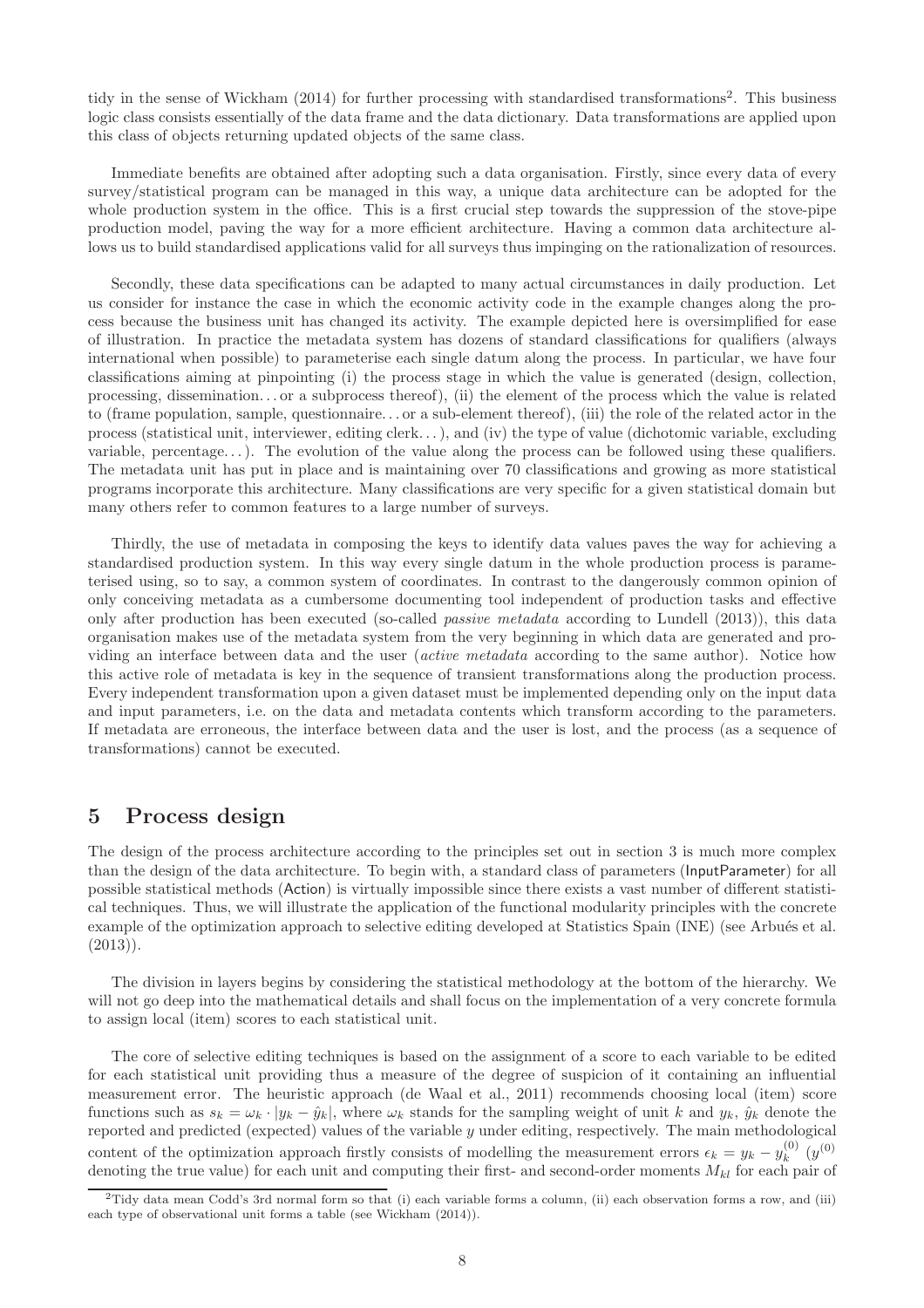statistical units k and l (business units in our example) and each variable  $y$  (turnover and number of employees in our example). These are given by analytical expressions (Arbués et al.,  $2013$ ):

$$
M_{kk} = \sqrt{\frac{2}{\pi}} \cdot \omega_k \cdot \hat{\nu}_k \cdot {}_1F_1\left(-\frac{1}{2}; \frac{1}{2}; -\frac{(y_k - \hat{y}_k)^2}{2\hat{\nu}_k^2}\right) \cdot \zeta_k \left(\frac{y_k - \hat{y}_k}{\hat{\nu}_k}\right),
$$
  
\n
$$
M_{kl} = 0, \quad k \neq l,
$$
\n(1)

for the loss function  $L(a, b) = |a - b|$  and

$$
m_k = \omega_k \cdot \hat{\nu}_k \cdot \frac{\hat{\sigma}_k^2}{\hat{\sigma}_k^2 + \hat{\nu}_k^2} \cdot \left(\frac{y_k - \hat{y}_k}{\hat{\nu}_k}\right) \cdot \zeta_k \left(\frac{y_k - \hat{y}_k}{\hat{\nu}_k}\right),
$$
  
\n
$$
M_{kk} = \omega_k^2 \cdot \hat{\nu}_k^2 \cdot \left(\frac{\hat{\sigma}_k^2}{\hat{\sigma}_k^2 + \hat{\nu}_k^2}\right)^2 \cdot \left[\frac{\hat{\sigma}_k^2 + \hat{\nu}_k^2}{\hat{\sigma}_k^2} + \left(\frac{y_k - \hat{y}_k}{\hat{\nu}_k}\right)^2\right] \cdot \zeta_k \left(\frac{y_k - \hat{y}_k}{\hat{\nu}_k}\right),
$$
  
\n
$$
M_{kl} = m_k \cdot m_l, \quad k \neq l,
$$
\n(2)

for the loss function  $L(a, b) = (a - b)^2$ , where in both cases

$$
\zeta_k(x) = \frac{1}{1 + \frac{1 - \hat{p}_k}{\hat{p}_k} \left(\frac{\hat{p}_k^2}{\hat{\sigma}_k^2 + \hat{p}_k^2}\right)^{-1/2} \exp\left(-\frac{1}{2} \frac{\hat{\sigma}_k^2}{\hat{\sigma}_k^2 + \hat{p}_k^2} x^2\right)}.
$$

Exact details about the derivation of expressions  $(1)$  and  $(2)$  are given by Arbués et al.  $(2013)$ . In the first case, when  $|\frac{y_k-\hat{y}_k}{\hat{\nu}_k}| \to \infty$ ,  $M_{kk} \to \omega_k |y_k - \hat{y}_k|$ , which is the usual expression in the heuristic approach (de Waal et al., 2011) (in this case  $M_{kk}$  can be viewed as item scores, indeed). Thus, formulae (1) and (2) can be understood as a rigorous generalization of the traditional approach to selective editing by using statistical models for the measurement errors. Now the scores depend also on the other parameters like the probability of reporting an erroneous value and the variability of these errors reported in the past. As a matter of fact, statistical models for the measurement error are behind the diverse parameters in these expressions:

- $\omega_k$  denotes the sampling (design) weight of unit k;
- $y_k$  denotes the raw (reported) value of variable y for unit k as collected in the questionnaire;
- $\hat{y}_k$  and  $\hat{\nu}_k$  denote the predicted value and its prediction standard deviation for variable y and unit k;
- $_1F_1(x; y; z)$  stands for the confluent hypergeometric function of the first kind (Pearson et al., 2017), which arises from the choice of the loss function in the underlying optimization problem;
- $\hat{p}_k$  denotes the estimated probability of measurement error for variable y and unit k, i.e.  $p_k = \mathbb{P}\left(y_k \neq y_k^{(0)}\right)$  $\binom{(0)}{k},$ where  $y_k^{(0)}$  $\kappa_k^{(0)}$  stands for the true value of variable y;
- $\hat{\sigma}_k$  denotes the estimated standard deviation for the observed measurement error  $\epsilon_k = y_k y_k^{(0)}$  $k^{(0)}$ .

These quantities can be computed for the whole population or by population cells (e.g. determined by economic sector or geographical region or both).

Now we consider the second and third layers in which the statistical methodology is implemented in finerand coarser-grained production tasks. From the methodology it is clear that the error moments can be written as functions of diverse parameters  $M_{kl} = M_{kl}(y_k, \hat{y}_k, \hat{\nu}_k, \hat{\sigma}_k, \hat{p}_k, \omega_k)$ . Now the question arises regarding how to organise this computation in a modular way.

It is at this point where functional modularity and statistical methodology must be precisely combined. From a strictly computational point of view, there is no distinction between the parameters  $y_k$ ,  $\hat{y}_k$ ,  $\hat{y}_k$ ,  $\hat{\sigma}_k$ ,  $\hat{\rho}_k$ ,  $\omega_k$ . However, from the statistical point of view this distinction is fundamental to allow for the system to grow and evolve in the future in an efficient way. Raw values  $y_k$  are taken directly from the data collection stage. Independent modules will take care of the computation of  $\hat{y}_k$  and  $\hat{\nu}_k$  (prediction module), of  $\hat{\sigma}_k$  (observation error estimation module), of  $\hat{p}_k$  (error probability estimation module), and of  $\omega_k$  (sampling design module). The computation of these parameters will be completely independent of each another and each one will depend exclusively on its input arguments. They will interact with each other only through their final computed values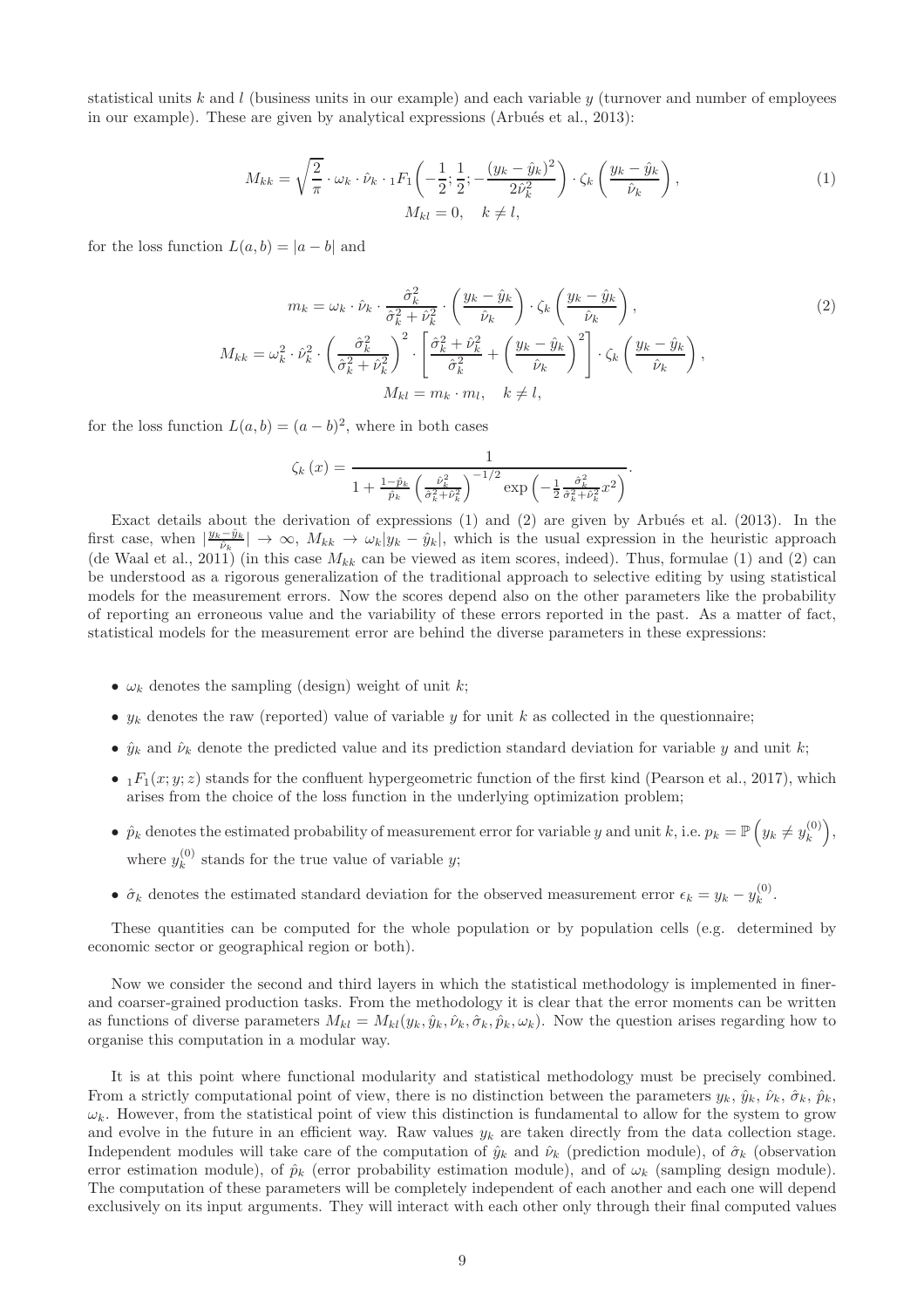so that the computation is transparent.

This organisation in modules is justified by the underlying statistical knowledge. First, there exist many prediction methods potentially applied to obtain both  $\hat{y}_k$  and  $\hat{\nu}_k$ . If new methods need to be added into the system, this will be possibly undertaken without affecting the rest of the computation. This same observation is valid for the rest of modules. Notice that this is a simple example in which we are computing a single value with an analytical formula with just 6 arguments. The consequences of a poor modular organisation from the methodological point of view along the whole production system may produce the opposite effect. This is why functional modularity and statistical methodology must be precisely combined in the design of the production system.

Now each module in turn makes use of these same principles so that different methodological aspects of the computation are considered independently. For example, due to missing values or some other reason predicted values cannot be computed for all statistical units and they must be imputed. An independent module for imputation is thus constructed taking care of this task independently of any other and embedded in the former computation. The architecture is again the same:

#### $ImputedObject := Impute(InputObject, ImputationParameters).$

The whole computation is then constructed as follows. Firstly the Action element specifying the concrete production task will be denoted by ComputeErrorMoment and it will implement either formulae (1) or (2) depending on its arguments.

As InputData we set all elements in expressions  $(1)$  and  $(2)$ , namely  $(i)$  the values of the target variables y (turnover and number of employees in our example), (ii) some other auxiliary variables (e.g. those determining different population domains; economic classification NACE codes and Spanish geographical classification codes in our example), and (iii) the model parameters  $\theta_k = (\hat{y}_k, \hat{\nu}_k, \hat{\sigma}_k, \hat{p}_k, \omega_k)$  for each variable y and each unit k. These are indeed the parameters for the continuous variable observation-prediction model (Arbués et al., 2013). We will call this InputData data set contObsPredModParam and it is given the key-value pair structure described in the preceding section. These parameters (hence the object contObsPredModParam) must be computed with their respective modules:

• The predicted values  $\hat{y}_k$  and their standard deviations  $\hat{\nu}_k$  are computed by initializing the object contObsPredModParam and defining an abstract class PredictionParam for the input parameter. The computation is undergone by updating the object contObsPredModParam:

#### contObsPredModParam := ComputePred(contObsPredModParam, PredictionParam).

The concrete statistical method used to compute  $\hat{y}_k, \hat{\nu}_k$  is specified by defining a concrete subclass of PredictionParam. In our example, we have defined four time series models (random walks with regular, seasonal, and regular/seasonal differences and automatic ARIMA models), out of which that with lowest  $\hat{\nu}_k$ is automatically selected. Any alternative choice (e.g. with machine learning techniques) could be easily implemented by defining the corresponding subclass. Hierarchy and layering principles are applied by internally constructing routines upon the key-value pair data structure in terms of simpler data structures such as vectors. In addition, imputation routines can be embedded in the design of these classes and methods as an attribute of PredictionParam.

• The estimated standard deviation  $\hat{\sigma}_k$  of observation errors are computed in the same way:

#### contObsPredModParam := ComputeObsErrorSTD(contObsPredModParam, ObsErrorSTDParam).

In this case, another abstract class ObsErrorSTDParam has been defined, whose concrete subclasses determine the statistical method to use for the estimation. In our example, we have defined a subclass thereof to estimate  $\sigma_k$  by maximum likelihood using the historical double sets of raw and validated data. As before, imputation routines can also be embedded in the design of these classes and methods as an attribute of ObsErrorSTDParam.

• The estimated error probabilities  $\hat{p}_k$  are also computed in the same way:

### contObsPredModParam := ComputeErrorProb(contObsPredModParam, ErrorProbParam).

In this case, an abstract class ErrorProbParam is defined, whose concrete subclasses determine the statistical method to use for the estimation. In our example, we have defined a subclass thereof to estimate  $p_k$  by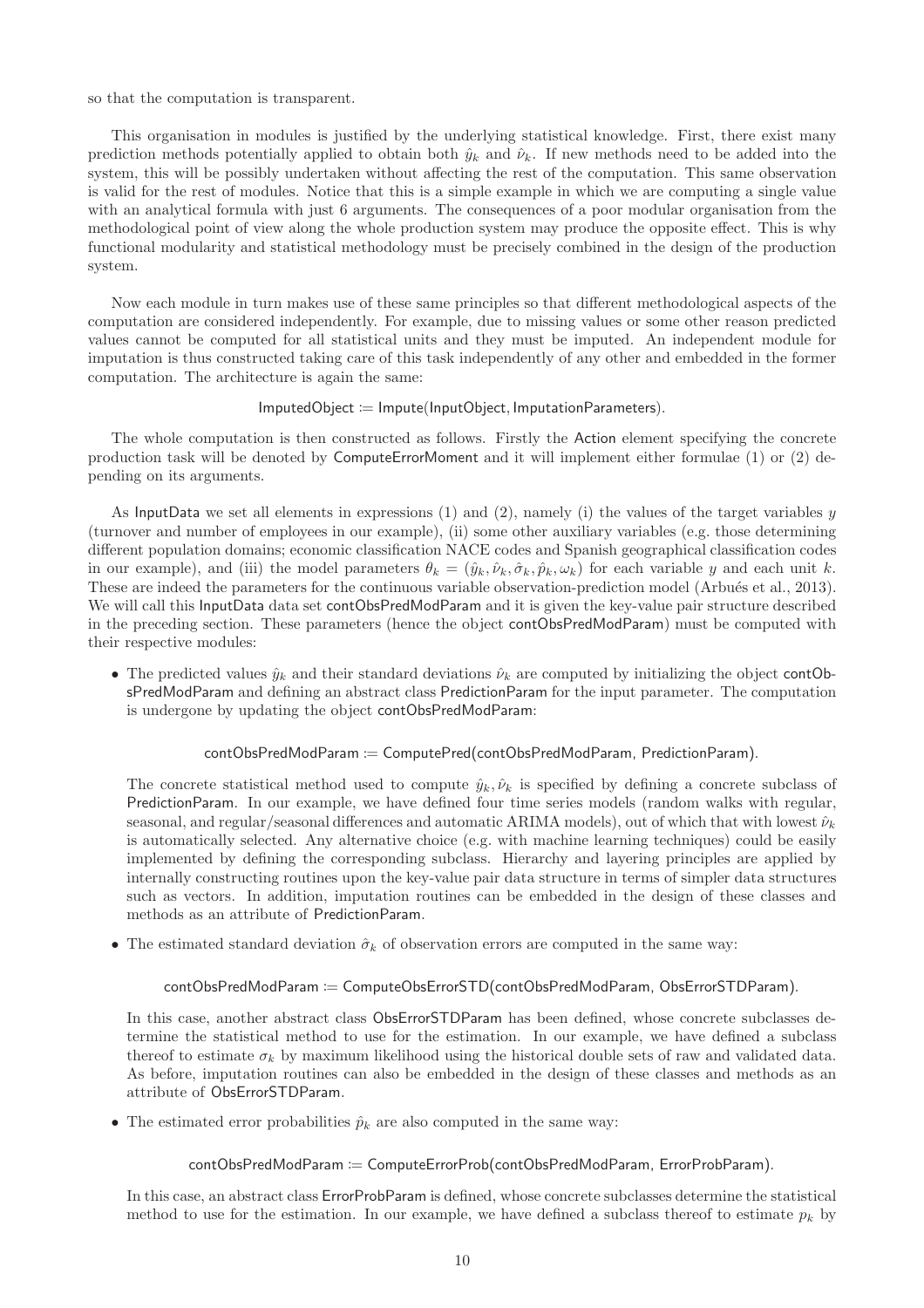maximum likelihood using the historical double sets of raw and edited data. Again, as before, imputation routines can also be embedded in the design of these classes and methods as an attribute of ErrorProbParam.

• The sampling weights  $\omega_k$  are usually computed at an earlier stage of the production process so that we must only take them from some other data set of the survey at stake. In any other case, if explicitly needed for the editing phase, the computation of the sampling weights can be undertaken along similar lines.

Next, as parameters InputParameter in our error moments computation we essentially need to specify the loss function  $L(\cdot, \cdot)$ . We will denote this object by ErrorMomentParam.

Finally, the output object OutputData will be denoted by ErrorMoments and is basically an array of error moment matrices  $[M_{kl}^{(q)}]$  per population cell (q denotes the turnover and the number of employees in our example). In this way we already have the content of each object in the expression

ErrorMoments := ComputeErrorMoment(contObsPredModParam, ErrorMomentParam).

The whole computation at the third (scripting) layer is thus executed just by calling something like

|  | $DD := readFile(DataDictionaryFile)$                                      |
|--|---------------------------------------------------------------------------|
|  | $contObsPredModParam := buildcontObsPredModParam(DD)$                     |
|  | $PredictionParam := buildPredictionParam()$                               |
|  | contObsPredModParam := ComputePred(contObsPredModParam, PredictionParam)  |
|  | $ObsErrorSTDParam := buildObsErrorSTDParam()$                             |
|  | contObsPredModParam := ComputePred(contObsPredModParam, ObsErrorSTDParam) |
|  | $ErrorProblem = buildErrorProblem()$                                      |
|  | contObsPredModParam := ComputePred(contObsPredModParam, ErrorProbParam)   |
|  | $SamplingWParam := buildSamplingWParam()$                                 |
|  | contObsPredModParam := ComputePred(contObsPredModParam, SamplingWParam)   |
|  | ErrorMoments := ComputeErrorMoment(contObsPredModParam, ErrorMomentParam) |

In the construction of the diverse parameters objects the same hierarchical scheme can be followed (including e.g. the imputation routines). Notice also the far-reaching consequences for the organisation of the work and the production process at a statistical office. Firstly, survey managers and domain experts can work at a scripting level with high-level functions such as ComputePred, ComputeObsErrorSTD, and ComputeErrorProb above. This does not demand extensive IT skills and they can concentrate on the adapted use of these tools to their concrete survey. Indeed, the modularity allows them to seamlessly combine and choose diverse alternatives to compute the parameters and the error moments according to the characteristics of the statistical operation. On the other hand, developers and methodologists (data scientists, ideally) can work at a lower level implementing new statistical methods as new subclasses and overloaded methods. Needless to say, the communication between both layers for an optimal design of classes and methods is recommended. Notice however that both the naming conventions and the division in modules (both function and libraries) derives directly from the application of the foregoing principles being the statistical methodology behind the borders (interfaces) between the different modules. This paves the way for an easy application of standard good practices in software development, but supported by a strong mathematical basis. At the current development and implementation of our proposal, we can only offer an empirical view on this particular production stage (editing), but if these principles are to be applied throughout the process, the different functional modules should similarly interface with one another thus coping with complexity.

Secondly, this architecture favours software evolution and ease of maintenance over code preservation (Booch et al., 2007). Legacy code is recognised as a heavy ballast in the modernisation of statistical production. We are not providing solutions for the existing legacy code, but this architecture philosophy helps a great deal in not producing legacy code. The code can evolve according to new needs detected in the statistical programs by defining new subclasses and methods while at the same time the produced code is easily maintained because execution statements as above hardly change.

Thirdly, since statistical methods are implemented with an abstraction of concrete statistical operations, the same code at the lower level and highly similar at the scripting level is valid for different surveys. This allows us to optimally manage resources among statistical operations since the methodology and the computer tools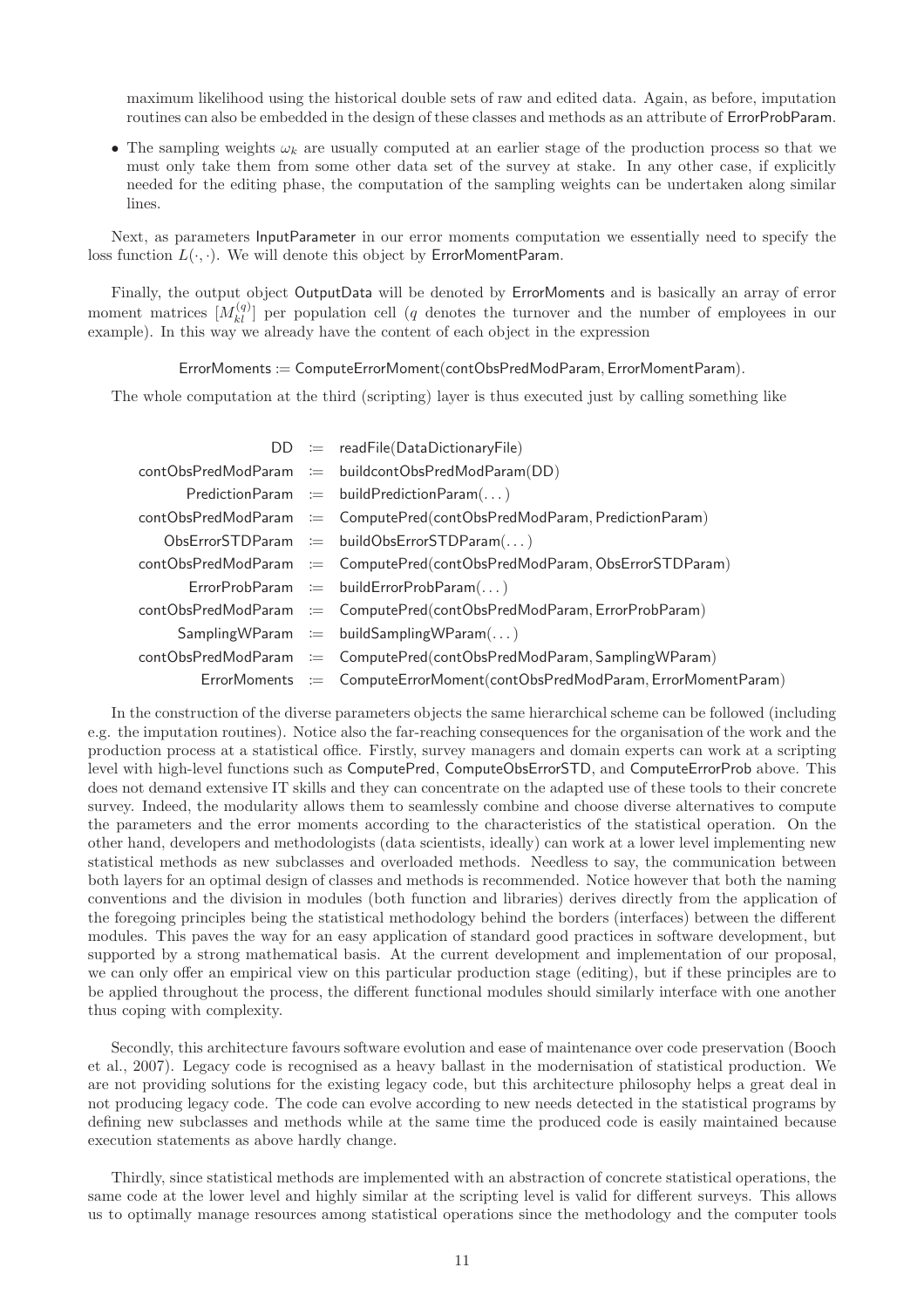are standardised.

Fourthly, we would like to comment on the granularity of the services and the computer tools. In our example above, by starting with formulae (1) and (2), we also want to suggest that it is indeed the statistical methodology which should determine the degree of granularity of computer tools implementing the different methods. In the modular design, the statistical methods themselves should determine the natural borders among modules (hence also their interconnecting interfaces). Furthermore, the internal components of each module should also be structured according to the statistical methodology. In our example above, the reader can observe how each parameter entering into formulas (1) and (2) is dealt with using an independent method upon the object contObsPredModParam because each parameter can be computed/estimated choosing an adequate statistical method. Should new methodological proposals appear for a concrete computation, these can be easily incorporated without affecting the rest of software routines (like e.g. imputation routines).

Finally, we would like to underline how the scripting philosophy fits perfectly well in the GSDEMs as a processing step in which input statistical data and input metadata, process details, and transformed statistical data and output metadata are clearly expressed (UNECE, 2015). Although we have not yet undertaken the use of this process architecture to deal with process metrics, we are fully convinced that these monitoring parameters can also be computed along similar lines. This can be possibly carried out by complementing every computation or transformation upon an input dataset with a chosen set of indicators in the output monitoring the transformation.

To end, we must mention that along with the foregoing technical, mathematical difficulties, a highly relevant element in the practical implementation of this proposal arises in the staff reaction to changes in the production system. In the current stage of prototyping in production in a few statistical operations, the role of survey managers has been identified as key since in our current production model they take the decision on each survey. The gap between statisticians and computer scientists (and their traditional skills) also stands up as an aspect which needs further work.

### 6 Implementation: a proof of concept

The principles of functional modularity have been applied by designing and developing independent software packages for concrete aspects of these data organisation and process design. There are many aspects in the implementation worth sharing in order to be acquainted with the interplay between theoretical proposals and the practicalities arising within an already ongoing production system in a statistical office.

Firstly, since both object-oriented and functional paradigms are in the core of the proposal, the natural choice for a programming language is a language supporting these paradigms in a natural way without syntax quirks and twists. Java,  $C_{++}$ , R, Python, Scala and many others are candidates fulfilling this condition. Since the user domain is clearly statistical data processing, another requisite is to feasibly develop trustworthy statistical tools in a very fast way. Finally, a good documenting system of classes, methods, and functions is also desirable allowing us to document data and parameter inputs, output, and throughput of each element (the process statistical metadata). Our choice has been R (R Core Team, 2012; Chambers, 2008).

Secondly, the methodology of software development has also been carefully decided. Instead of the more classical waterfall model (see e.g. Palmquist et al. (2013)), we have used a spiral approach (Boehm, 1988). Thus, instead of compiling specifications, designing, coding, and testing in a linear way, we have incrementally agreed on a first round of specifications, made a first design implemented on a first version of several R packages, and constructed a first version of the repository with key-value data files for 3 different short-term business statistics surveys. In this first round, the physical layer (the files themselves), the programming layer (classes, methods, and functions: the R packages), and the scripting layer were constructed. In a second round, apart from bugs and flaws in some functions detected in the testing phase, an important redesign was detected to be necessary in the classes and methods implementation<sup>3</sup>. This affected the second layer and interestingly enough it did not affect the scripting layer. Along this line of work, we pursue the production of constantly evolving pieces of software which can adapt fast and straightforwardly to the needs and changes of production. Again, this change of philosophy is at odds with the traditional culture in a statistical office and a formidable exercise of management for its implementation at the whole office scale is required. For example, the idea that computer

<sup>&</sup>lt;sup>3</sup>The technical reason was that, for performance reasons to handle these key-value pair data sets, our packages heavily depend on the package data.table (Dowle and Srinivasan, 2016). Formerly we used the S4 system of classes and methods and the method dispatch, which suspends the lazy evaluation, is thus incompatible with the data.table syntax. We migrated all key-value data packages to the system S3.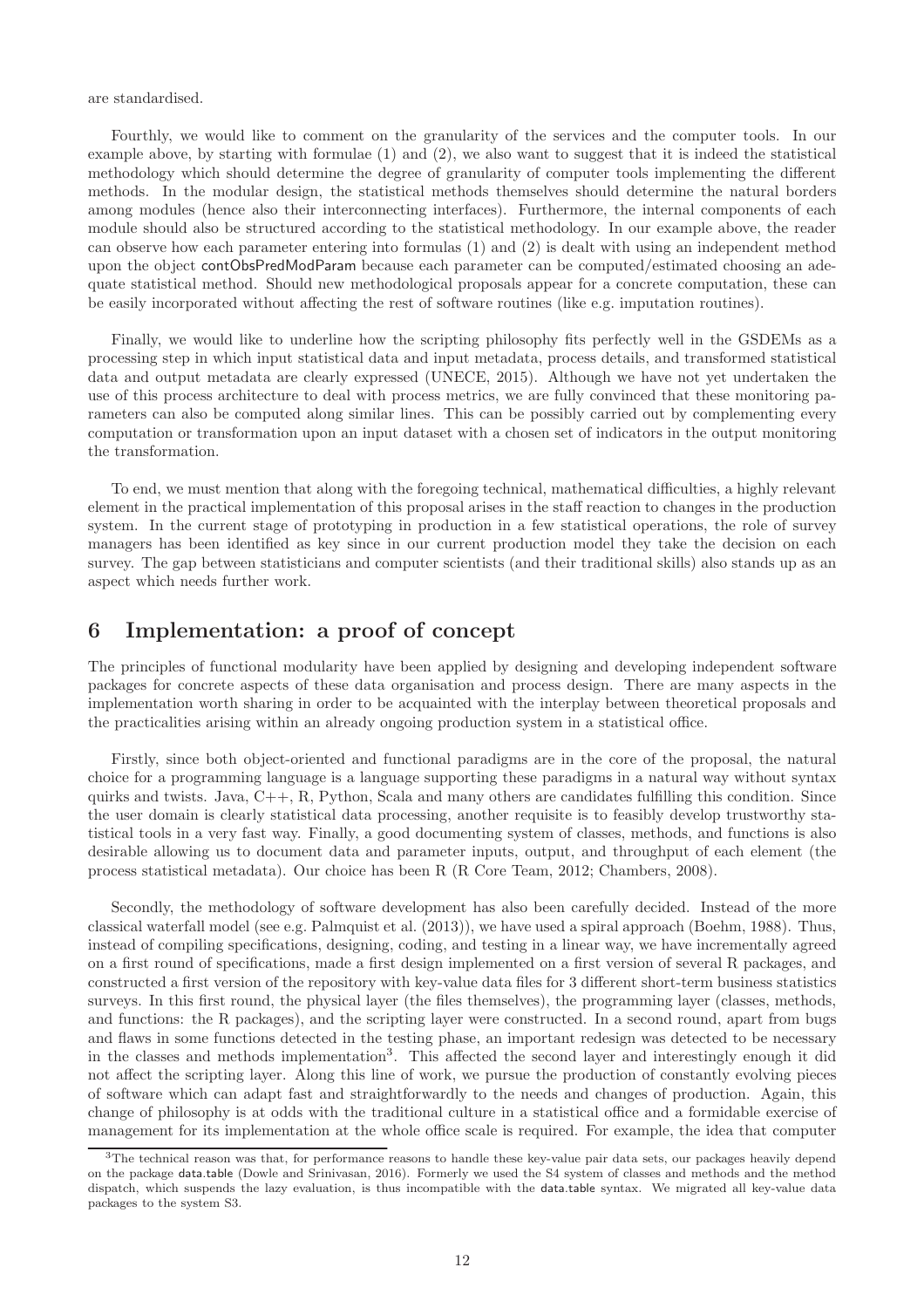tools built in this way are not finished and ready for use in production may be dangerous since it may lead to reject the methodology because the tools are immature. These more agile methodologies also allow us to make a more rational use of scarce resources, since the development is incremental. In our view, a change of mindset to conceive software as constantly evolving instead of as a closed definitive tool is necessary to industrialise and modernise the statistical production.

Thirdly, as a by-product of the preceding methodology, the communication between domain experts and survey managers, on the one hand, and developers and methodologists, on the other hand, must be clearly stressed. Although the architecture makes the work of both profiles independent by defining programming and scripting layers, the optimal design of the system will be obtained when the communication between both parts during the development stage is maximal. Again, we face a management challenge possibly impinging on organisational aspects of the whole statistical office (does it make sense to differentiate between statistical methodology and statistical software development departments?).

Fourthly, computer skills of the different actors must be taken into account. Two further actions have been taken in this sense to deploy the preceding architecture at Statistics Spain. On the one hand, the file containing the data dictionary is indeed an XML file for machine-readability. This technology is not usually part of the usual computer skills of domain experts and survey managers. Thus, to build this file we requested these statisticians to record the specifications of each statistical variable of their survey in an Excel file with a pre-specified structure. Excel files, although limited when dealing with some data structures, are easily handled. Then we programmed a specific function building the data dictionary file automatically from this Excel file.

Fifthly, the statistical computing system used as a standard at Statistics Spain is SAS and following this institutional policy, computing routines used by survey managers and domain experts must be written in SAS and not in other languages such as R, Python, Scala. . . Thus, the fourth layer working as a user interface has been developed as extremely simplified SAS macros executing the former R scripts in batch so that the interaction between the user and the architecture takes place only in SAS (so far this has been only accomplished to feed and read from the repository; the selective editing routines are executed directly by data collection staff in simplified R scripts). Although the functionality of the system is currently severely reduced and the rigidity increases, the ease of use is noticeable since the user only needs to specify a few very generic parameters.

Finally, the collection of packages in constant evolution at diverse degrees of maturity can be found in GitHub (Esteban et al., 2017a,b,c,d,e,f,g,h,i,j,k,l; Sanguiao, 2017). The architecture behind these packages closely follows the statistical methodology of the optimization approach to selective editing. Thus, it is difficult to give a precise description of what each package does without entering into mathematical content. A summarised description of what each package does can be found in Esteban et al. (2017m). It is important to point out that this division into many different packages focusing upon concrete aspects of the statistical process should not be read just as an example of good practices in programming, but as a consequence of the identification of functional modules according to the underlying statistical methodology.

### 7 Conclusion and future prospects

The main conclusion from this work is that recognising an official statistical production system as a humangenerated complex system, the principles of functional modularity can be used to cope with this complexity to design both data and process architectures adapted and adaptable to the evolving needs of statistical production. Moving up a step forward in the direction of international standards we can combine the object-oriented and functional paradigms to define functional modules for the different production tasks whose borders and interacting interfaces are naturally determined by means of the underlying statistical methodology. These principles drive us genuinely to a set of layers from the statistical methodology, over its implementation in lowerand higher-level production tasks and steps to a top orchestrating user interface.

The data organisation revolves essentially around a key-value pair data model where keys are composed of statistical metadata. The process architecture implements transformations over information objects combining thus both paradigms. These architectures, in our view, bring relevant benefits for an efficient production system. They provide due roles for the different professional profiles in a statistical office, favour the evolution of software thus adapting to new needs, give rise to a complete global parametrisation of every single datum along the process, and bring forth standardization into the production tools among surveys and statistical programs of different nature.

Some of the elements presented in preceding sections are attached to the concrete production system at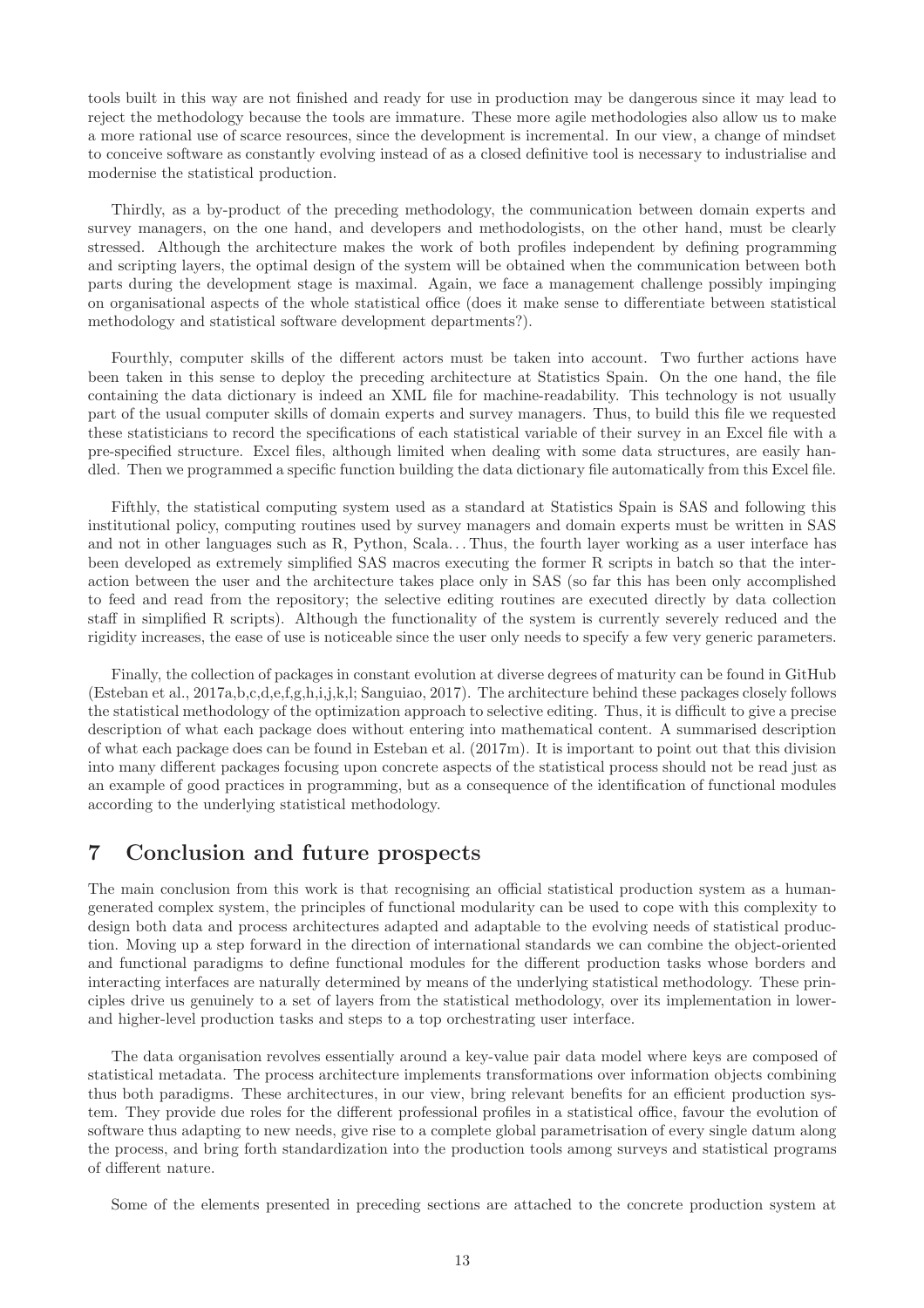Statistics Spain. It is advisable then to recognise those exportable elements to other offices. Regarding the data architecture, the core element is the use of metadata to identify values. The key-value pair structure could be substituted by alternative data models such as the SDMX or DDI. Nonetheless, in a deeper stage of analysis, performance issues (among others) should be taken into account to make a choice. In our case, we can process monthly data sets of around 2 million lines and about 15 qualifiers (around 28000 business units) to construct their corresponding traditional data matrices in less than 2 seconds. Regarding the process architecture, the core elements are (i) the application of functional modularity to statistical methods to produce modular computations respecting the natural borders in Statistics, (ii) the layers organizing the production tasks at different degrees of modularity, (iii) the use of object-oriented modelling for the information objects (both data and parameters), and (iv) the use of the functional paradigm to carry out the chained transformations upon these information objects. All other implementation details can be adapted to concrete circumstances.

Our proof of concept, nonetheless, reveals relevant challenges ahead. To be more efficient, an agile software development methodology should be preferred over more static methodologies. Also, the existing gap between methodologists/statisticians and computer scientists/developers must be urgently bridged. All this pushes us to increase the communication standards within the office among the different actors (methodologists, computer scientists, domain experts, survey managers, business managers...). This a remarkable management exercise.

In this line, being stakeholders and members of the ESS, alignment with international initiatives is strategic. Thus in future revisions and developments this alignment with CSPA services and European standards will be taken into account and pursued. Previously, technical requisites to be CSPA-compliant and to reach shareability of computer application must be agreed by the international community (see e.g. the 2017 meeting report of UNECE (2017a)).

# Acknowledgments

J.M. Bercebal, from Statistics Spain's IT Department, made the original proposal to use a key-value pair data structure as a standard data structure for all statistical operations. A.-I. Sánchez-Luengo and her team is responsible for the use of Statistics Spain's structural metadata system, whose input has been essential. All tests and prototypes for this architecture have been undergone and constructed using real survey data from the Spanish Retail Trade Survey, the Spanish Service Sector Indicator Survey, and the Spanish Transport Passenger Statistic. E. Sánchez-Núñez and E. Rosa-Pérez and their teams are sincerely acknowledged for their data provision and subject matter expert input collaboration. We also acknowledge the invaluable comments and suggestions by two editors and four anonymous referees.

# References

- Arbués, I., Revilla, P. and Salgado, D. (2013). An optimization approach to selective editing. Journal of Official Statistics 29, 489–510.
- Boehm B. (1988). A spiral model of software development and enhancement. IEEE Computer 21(5), 61–72.
- Booch, G., Maksimchuk, R.A., Eagle, M.W., Young, B.J., Conallen, J., and Houston, K.A. (2007). Object-oriented analysis and design with applications. Addison-Wesley.
- Chambers, J.M. (2008). Software for data analysis. Springer.
- DDI Alliance (2018). Data Documentation Initiative (2018). Available at https://www.ddialliance.org/.
- de Waal, T., Pannekoek, J., and Scholtus, S. (2011). Handbook of statistical data editing and imputation. Wiley.
- Dowle, M. and Srinivasan, A. (2016). data.table: Extension of 'data.frame'. Available at https://CRAN.R-project.org/ package=data.table. R package version 1.10.0.
- Esteban, E., Saldaña, S., and Salgado, D. (2017a). RepoTime: Implementation of a notation for time intervals. Available at https://github.com/david-salgado/RepoTime. R package version 0.2.2.
- Esteban, E., Saldaña, S., and Salgado, D. (2017b). StQ: Tools to manage metadata-incorporated key-value pair datasets. Available at https://github.com/david-salgado/StQ. R package version 0.4.34.
- Esteban, E., Saldaña, S., and Salgado, D. (2017c). RepoReadWrite: Read and write files from/to the microdata repository. Available at https://github.com/david-salgado/RepoReadWrite. R package version 0.4.5.
- Esteban, E., Saldaña, S., and Salgado, D. (2017d). RepoUtils: Implementation of tools to map and work with repositories. Available at https://github.com/david-salgado/RepoUtils. R package version 0.1.2.
- Esteban, E., Saldaña, S., and Salgado, D. (2017e). contObsPredModelParam: Class and methods for the parameters of a continuous observation- prediction model. Available at https://github.com/david-salgado/ contObsPredModelParam. R package version 0.0.1.
- Esteban, E., Saldaña, S., and Salgado, D. (2017f). StQPrediction: Define S4 classes and methods to make predictions. Available at https://github.com/david-salgado/StQPrediction. R package version 0.0.1.